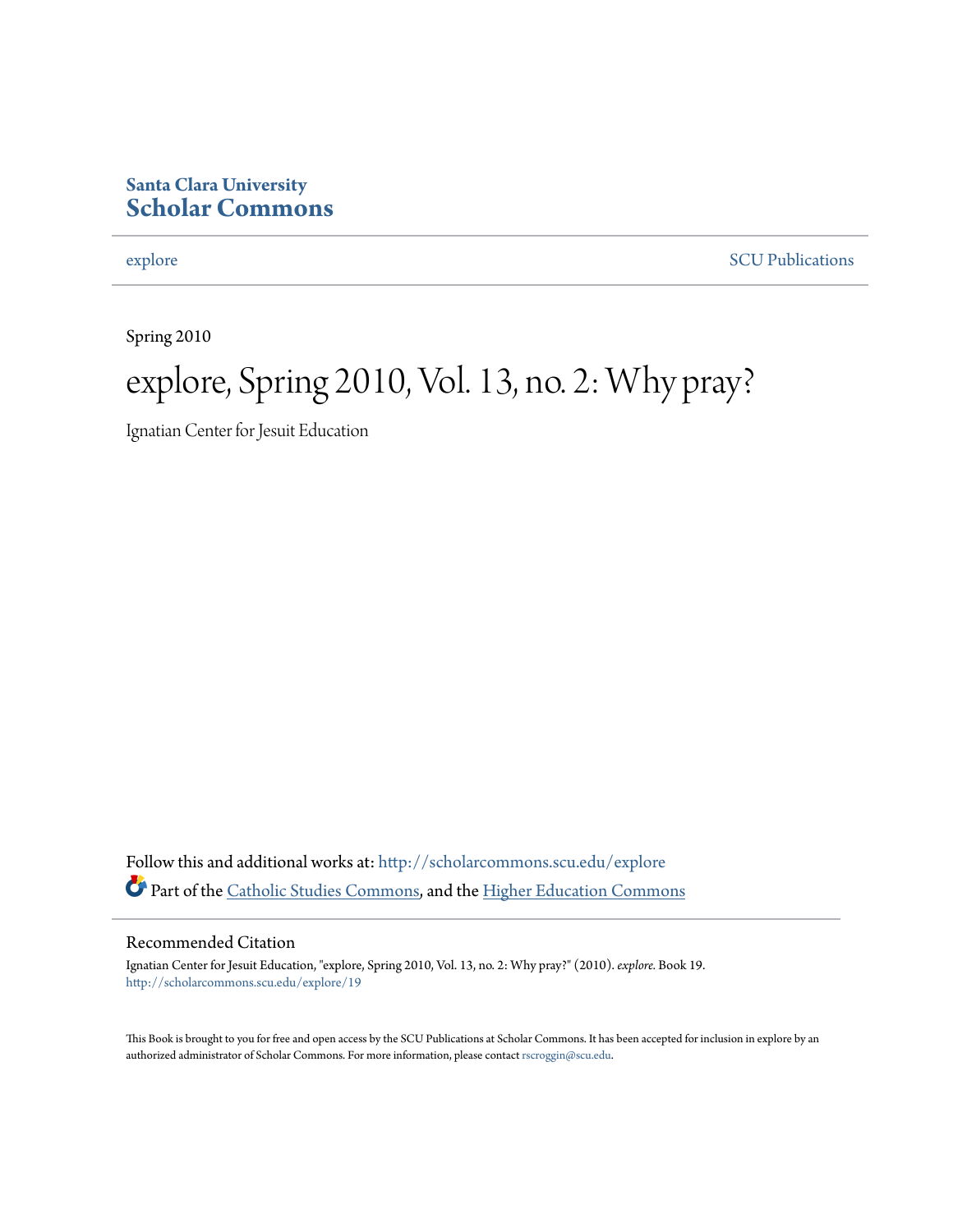explore

**An examination OF CATHOLIC IDENTITY AND Ignatian character in Jesuit higher education**

**Why Pray?**

**Spring 2010 vol. 13 no. 2**

**4 Prayer and the New Atheism**

**12 The Public Prayer Life of a Religion Enthusiast**

**18 Why I Pray**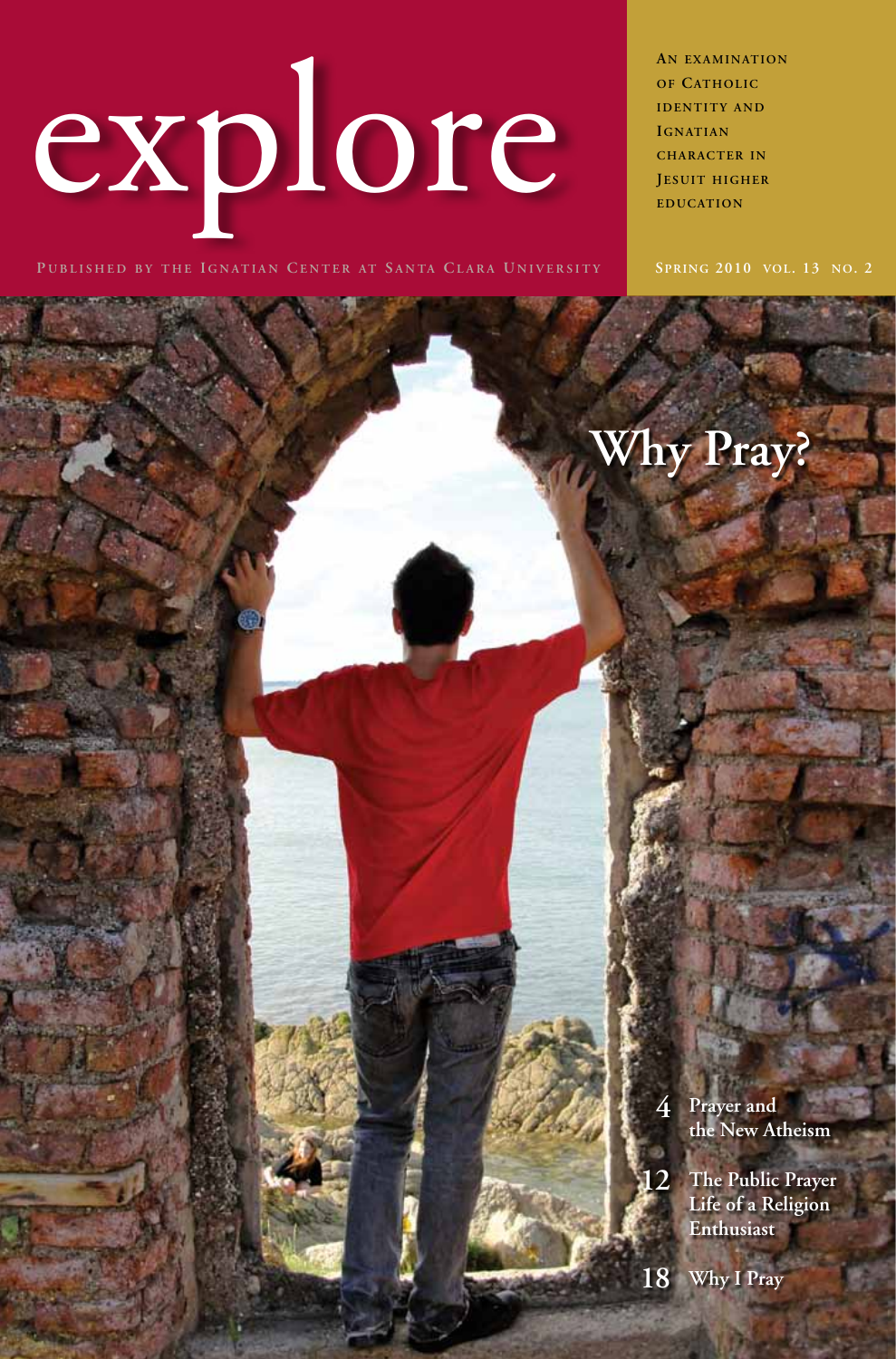

**Kevin P. Quinn, S.J. Executive Director**

**Theresa Ladrigan-Whelpley Associate Director**

**Elizabeth Kelley Gillogly '93 Managing Editor**

**Amy Kremer Gomersall '88 Design**

**Ignatian Center Advisory Board Margaret Bradshaw Simon Chin Paul Crowley, S.J. Michael Engh, S.J. Frederick J. Ferrer Michael Hack Cathy Horan-Walker Thomas Kelly Terry Nally Kevin P. Quinn, S.J. Mark Ravizza, S.J. Abby Sobrato Joseph Symkowick Margaret Taylor Catherine Wolff**

*explore* is published two times per year by the Ignatian Center for Jesuit Education at Santa Clara University, 500 El Camino Real, Santa Clara, CA 95053-0454. www.scu.edu/ignatiancenter 408-554-6917 (tel) 408-551-7175 (fax)

The views expressed in *explore* do not necessarily represent the views of the Center. We welcome your comments.

The Ignatian Center for Jesuit Education seeks to preserve and extend the Catholic identity and Jesuit mission at Santa Clara University. As a Center of Dis-tinction, the Ignatian Center is dedicated to advancing the University's strategic vision of "educating men and women to be leaders of competence, conscience, and compassion," by serving students, faculty, staff, and

community partners. Santa Clara University, a comprehensive Jesuit, Catholic university located 40 miles south of San Francisco in California's Silicon Valley, offers its more than 8,000 students rigorous undergraduate curricula in arts and sciences, business, and engineering, plus master's and law degrees and engineering Ph.D.s. Distinguished nationally by one of the highest graduation rates among all U.S. master's universities, California's oldest operating higher-education institu-tion demonstrates faith-inspired values of ethics and social justice. For more information, see www.scu.edu.

Copyright 2010 by Santa Clara University. Reproduction in whole or in part without permission is prohibited. 5/10 Q-3,900



**Mixed Sources** Product group from well in anaged<br>done is controlled source and<br>racycled word or fiber FSC www.fecang. Certific.com

# **Spring 2010** explore

**PUBLISHED BY THE IGNATIAN CENTER FOR JESUIT EDUCATION AT SANTA CLARA UNIVERSITY** 

### **F r o m t h e C e n t e r D i r e c t o r**

This issue of *explore* defies the loud, outspoken, and<br>flashy rhetoric of the New Atheists with deeply stir<br>testimonials of believing men and women. The authority<br>herein answer the question "Why Pray?" in such honest and flashy rhetoric of the New Atheists with deeply stirring testimonials of believing men and women. The authors herein answer the question "Why Pray?" in such honest and eloquent ways as to undermine the New Atheists' insistent claim that religion is a sham and a crutch of weak-minded people.

The "New Atheism" is the current flavor of atheism for the early 21st century. From the website "the New Atheists" (http://newatheists.org/) one can read the following manifesto:

Tolerance of pervasive myth and superstition in modern society is not a virtue.

Religious fundamentalism has gone main stream and its toll on education, science, and social progress is disheartening. Wake up people!! We are smart enough now to kill our invisible gods and oppressive beliefs.

It is the responsibility of the educated to educate the

uneducated, lest we fall prey to the tyranny of ignorance. Among the New Atheists listed there are best-selling authors Richard Dawkins, David Dennett, Christopher Hitchens, and Sam Harris; each sold many books in the period 2004-08. What the New Atheists share is the belief, as professed above, that religion is but myth and superstition that hardens hearts and enslaves minds. Their avowed mission is to counter, criticize, and expose by rational argument what Dawkins calls the "god delusion."

The editorial staff of *explore* leaves to others more qualified the task of dismantling the New Atheism's case against God. Rather we propose a more modest undertaking here. After Mick McCarthy sets the table on prayer and the New Atheism, and Boo Riley comments on prayer in the context of religious pluralism, four commentators from very different backgrounds reveal why they started and continue to pray. And their answers gently echo one another: four highly educated individuals pray because they believe in God.

Are these folks deluded? I'll leave that question to the readers of this issue, but my answer should be clear as I now prepare to celebrate the Easter Vigil liturgy.

Peace,

KEVIN P. QUINN, S.J.

P.S. This issue appropriately concludes with the poem "The Cup" written by Paul Mariani, University Professor of English, Boston College, on the occasion of his son's ordination. His son is Paul Mariani, S.J., Assistant Professor of History, Santa Clara University.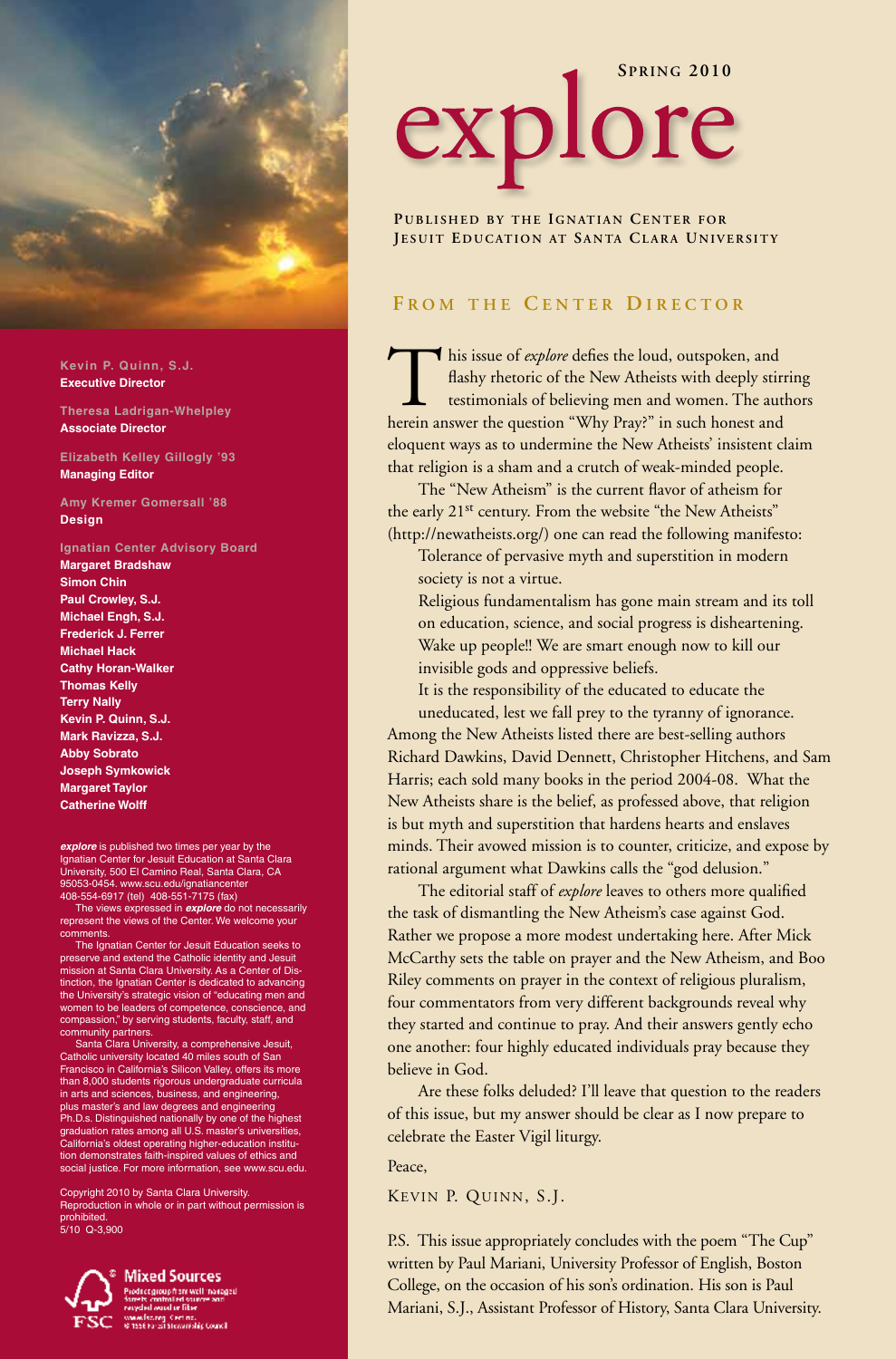**An examination of Catholic IDENTITY AND Ignatian character in Jesuit higher education**

### contents

### **Why Pray?**



#### ABOVE

"Bluebells" (18w x 24h x 3d) painted by Addi McClure '10, studio art major, Santa Clara University; from series "Hanakotoba—Language of Flowers." These flowers are painted to mimic the flat graphic style of traditional Japanese art, and are a metaphorical representation of gratitude.

#### ON THE COVER

"Pensive over the Irish Sea," photograph by Troy Vander Hulst '10, finance major, studio art minor, Santa Clara University. Pictured: Daniel Silva.

### 4

### Prayer and the New Atheism

By Michael C. McCarthy, S.J. What is the new atheism and how does it challenge the ancient practices of prayer?

### 12

### The Public Prayer Life of a Religion Enthusiast

BY PHILIP BOO RILEY A professor of religious studies at SCU examines what he and his students learn from interactions they have with local faith communities and interfaith groups.

### Why I Pray

These personal essays, by four people from very different backgrounds, explore the motivations and benefits of prayer.

- 18 By Agnieszka Winkler
- 22 BY PAULA HUSTON
- 26 BY Rev. Aimee Moiso
- 29 BY Andrew J. Garavel, S.J.

### 32 BANNAN GRANT REPORT

### A Seat at the Table: Conversations on Clare of Assisi

BY JEAN MOLESKY-POZ This Santa Clara University group examined the charism of Clare of Assisi through various activities including the St. Clare Reflection Group, meetings with Poor Clare Sisters, and a retreat at which they studied the House of Clare.

### 35 The Cup By Paul Mariani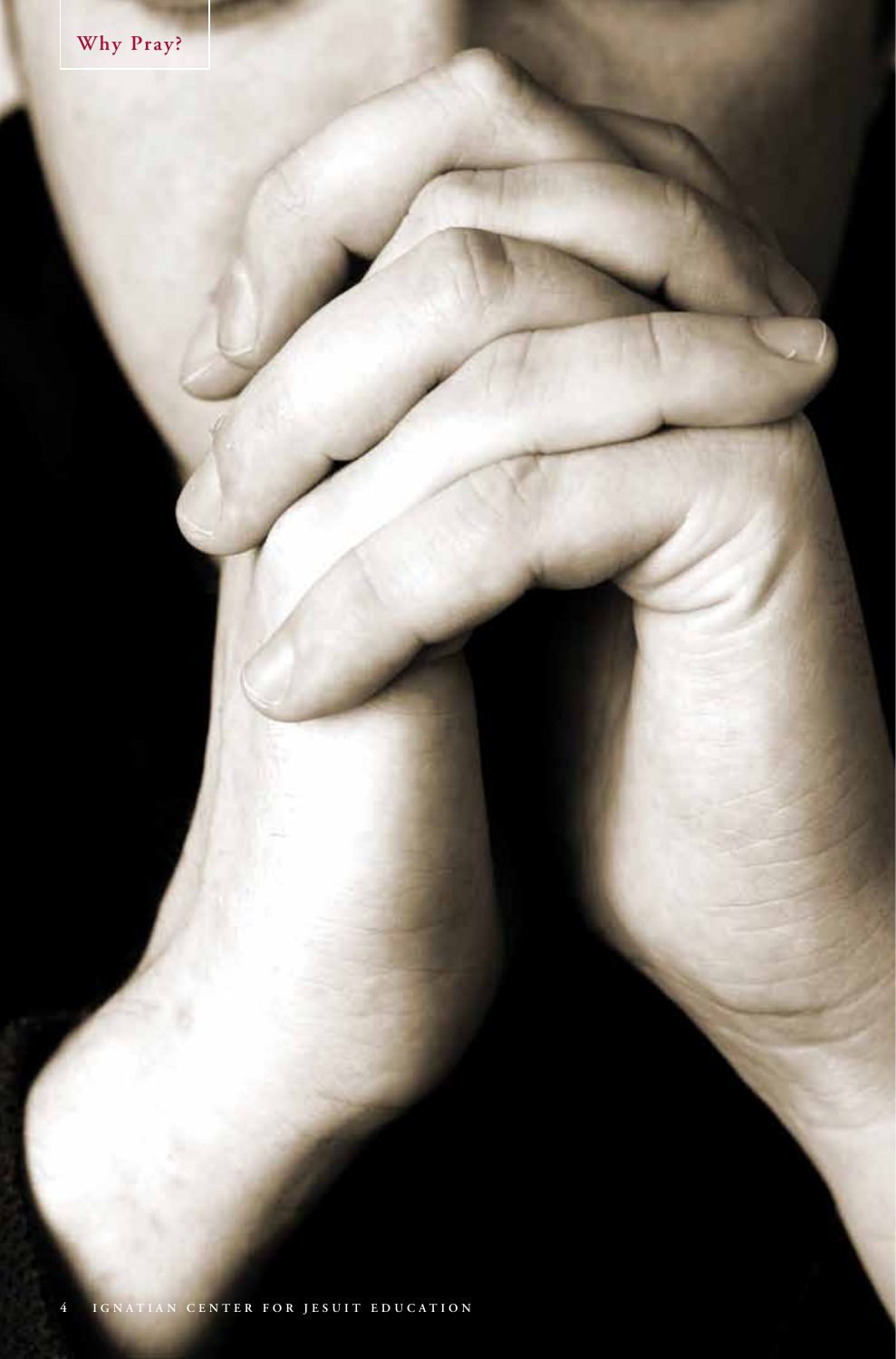## Prayer and the New Atheism



### **By Michael C. McCarthy, S.J.**

*Associate Professor, Department of Religious Studies, Department of Classics, Director, Catholic Studies Program, Santa Clara University*

### SHORTLY AFTER I CAME TO Santa Clara, I had a religious

EXPERIENCE. It was spring break, and I had planned to spend a few days with a good friend. We would meet halfway down the California coast in a town called Cayucos. Leaving campus after dinner, I drove south on Highway 101 and at 10 p.m. found myself somewhere between King City and Paso Robles. I had been on that stretch hundreds of times in my life, and it is unremarkable terrain. Usually that leg of the journey is the part I wish could pass faster.

On that night though, the moon was full, the car's sunroof was open, and the dry, flat landscape was utterly luminous. On that ordinary road (of all places!) for about 10 or 15 minutes I felt I was traveling within the heart of beauty itself. And I felt this powerful, unexpected joy. Nor did I feel alone in any way. Spontaneously, I found myself saying words that I use infrequently, but in that moment they seemed right. In fact, I cannot think of a more natural way for me to respond to such

experience than the expression that came unbidden from my heart: "Praise you, God! Thank you, God!"

In this issue of *explore* various members of the community answer the question, "Why do I pray?" Today ancient practices of prayer face unique challenges posed by recent proponents of what has been called the new atheism. Writers such as the British biologist Richard Dawkins (*The God Delusion*), journalist Christopher Hitchens (*god Is Not Great: How Religion Poisons Everything*), and neuroscientist Sam Harris (*The End of Faith: Religion, Terror, and the Future of Reason*) have introduced to the reading public best-selling critiques of religion, faith, and belief in  $God<sup>1</sup>$  In a campaign that has even more direct public exposure, groups such as the Freedom from Religion Foundation have posted billboards in several cities with the messages, "Millions are good without God," "Religion is but myth and superstition that hardens hearts and enslaves minds," or (in December) "Reason's Greetings."

Why do we pray in light of such messages?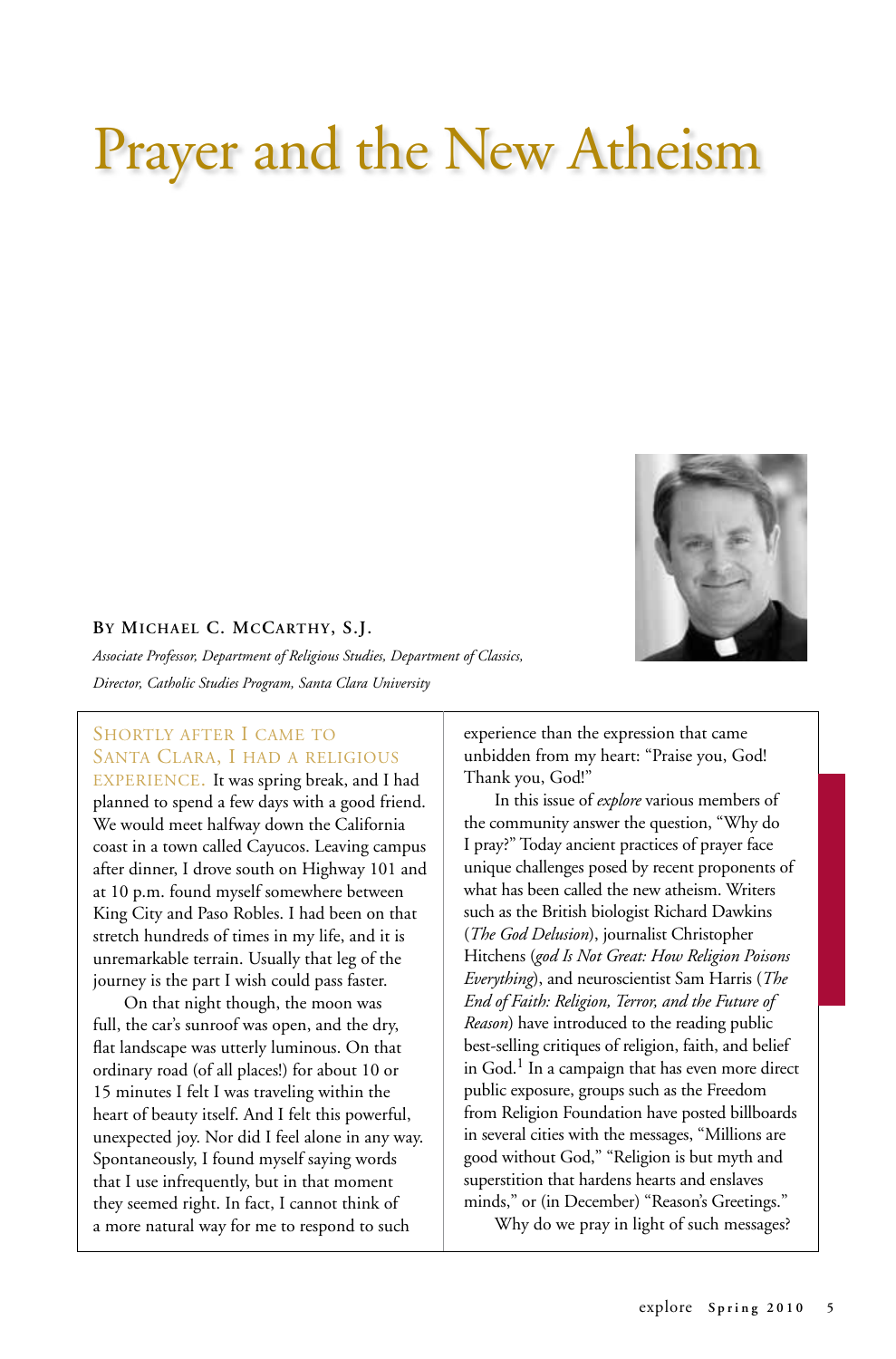### Two Objections to Religion and a Response

Although these thinkers reflect a variety of attitudes and arguments, throughout their writings two themes reappear that ground their opposition to religion and their resistance to the idea of what others call, under various names, God.

First, the new atheists note just how much violence, misery, and sheer brutality has attended religion throughout the history of the world. Christopher Hitchens' chapter titled "Religion Kills" catalogues only a few examples of stupidity and cruelty inflicted by adherents of multiple traditions, from Christian anti-Semites to Taliban thugs. Sadly, our species has provided too much raw material for these authors to use in their florid accounts of atrocities committed out of devotional zeal. Their conclusion is that religion is inherently flawed. We would do better to free ourselves from anything that would valorize madness by calling it holy. On balance, a humanism that makes no reference to God provides a better way for the world. Thus Richard Dawkins concludes a chapter by observing: "Religious wars really are fought in the name of religion, and they have been horribly frequent in history. I cannot think of any war that has been fought in the name of atheism."2

Second, the new atheists find religious people incapable of offering a sufficient justification for their core beliefs. Whereas scientists prize evidence and hold themselves to standards of verification based on open observation, religionists rarely attempt to offer sufficient proof for what they believe, but instead resort to a kind of dogmatism. Religious authority—it is alleged—whether derived from a sacred text or holy persons, gives rise to beliefs that are intrinsically dangerous because they cannot be questioned. Dawkins holds that, whether in Christianity or Islam, "What is really pernicious is the practice of teaching children that faith itself is a virtue. Faith is an evil precisely because it requires no justification and brooks no argument."<sup>3</sup> The alleged irrationality of faith not only seems disreputable in an age that can explain so many things scientifically, but it generates the kind of

intolerance that stonewalls against reasonable inquiry and challenge. At its worst, this closedmindedness leads to the violence and repressive ideologies that have marked history. In our own time, moreover, it has also legitimized ignorant resistance to the theory of evolution, for which there is strong evidence and scientific consensus.

As someone who has often struggled with my own faith, I feel considerable sympathy and agreement with many of the complaints of the new atheists. Yet these same struggles have led me to a different place. What I understand by "faith" and "God" always feels more complex than the atheists seem to concede. "If that's what is meant by 'God,'" I frequently think, "then I too am an atheist. If that's all religion does, then neither do I want any part in it." At their best, atheists stretch me to reconsider parts of my intellectual and spiritual landscape, and the challenge is a serious one. Sometimes, however, I feel as if I am listening to a critique of Mozart by someone who has never heard a good orchestra. For one thing, it seems as if faith in God connotes to them a wager on a big, invisible creature with lots of power, rather than a committed disposition of trust, even love, in a holy mystery revealed in the apprehension of good, beauty, truth.<sup>4</sup> I do not deny that many believers have immature or even dangerous ideas about God. But one of the principal functions of a religious tradition is to help people correct false images and grow in spiritual maturity and responsibility.

Nor can I deny the immense violence that human beings have exacted on one another out of religious motivations and claims. Yet if, hypothetically, we did away with religion or belief in God, we would still have other massive human institutions that are just as prone to violence: nationhood, for instance, or property or economy or family. I doubt that we would wish to dissolve them. Even science itself (as we saw when the bomb was dropped on Hiroshima) must be applied by people capable of extraordinary generosity as well as massive destruction. As the essayist Richard Rodriguez soberly observed, the real problem with religion or science is the human race.<sup>5</sup> If we could learn to pray authentically for forgiveness and teach our children to pray (as Jesus taught us) to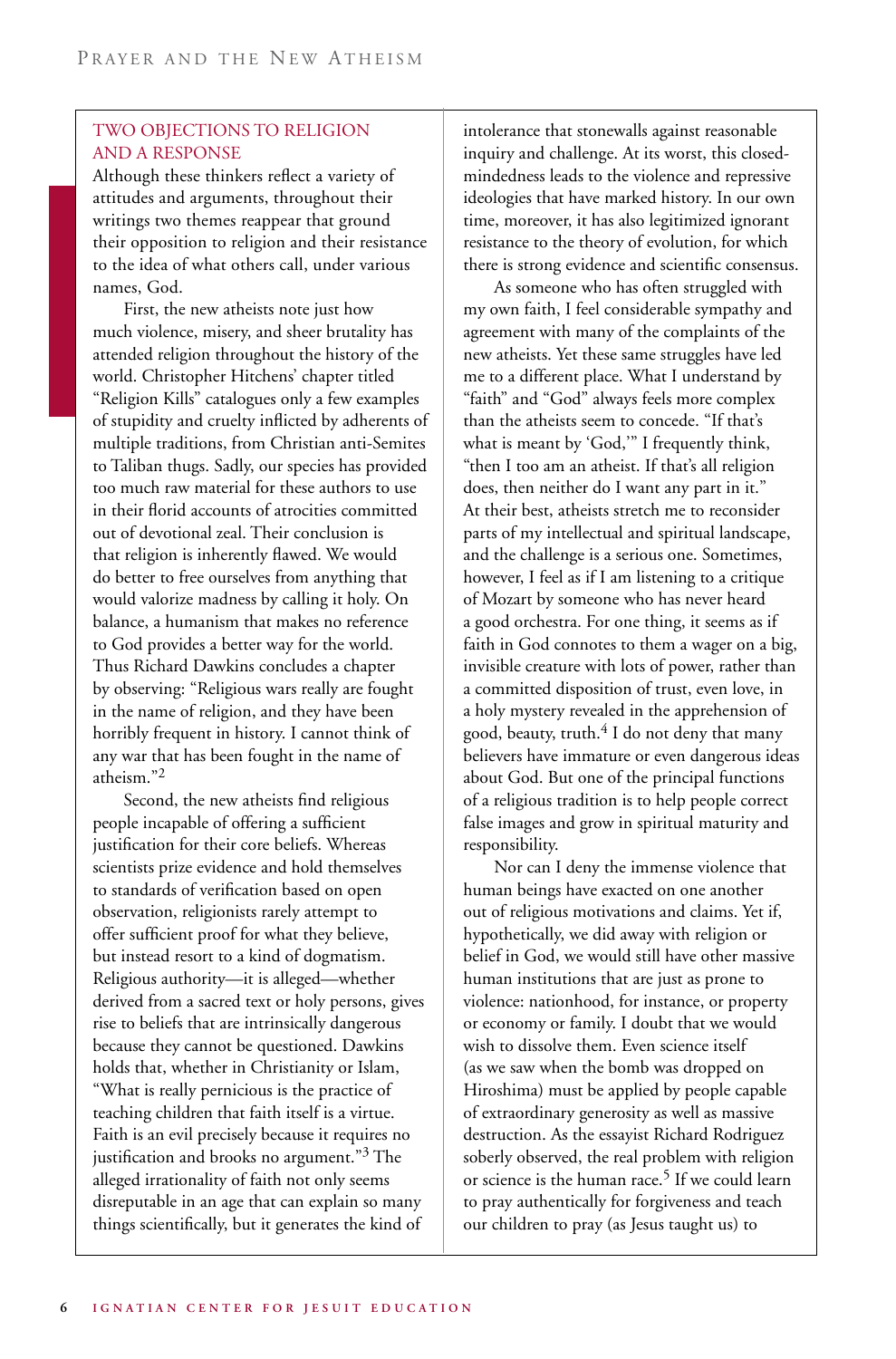*As someone who has often str uggled with my own faith, I feel considerable sympathy and agreement with many of the complaints of the new atheists. Yet these same struggles have led me to a different place. What I understand by "faith" and "God" always feels more complex than the atheists seem to concede. "If that's what is meant by 'God,'" I frequently think, "then I too am an atheist. If that's all religion does,*  then neither do I want any part in it." At their best, atheists stretch me to reconsider parts of my intellectual and *spiritual landscape, and the challenge is a serious one.*

"deliver us from evil," we would be leaving the world a more hopeful legacy than if we were simply to abolish religion or the idea of God.

### Is Faith Unreasonable?

Of the new atheists' objections, the less credible to me is the claim that faith requires no justification, or brooks no argument, or that somehow it is the opposite of reason. My whole life and training as a Jesuit runs so counter to that idea that it strikes me as a gross caricature. Surely there are religious people who feel threatened by questions they cannot answer and criticisms they cannot rebut. There may even be many such people. My experience as a priest, however, has led me to believe that people's faith is most robust and trustworthy precisely when it attempts to address hard questions and applies reason honestly. That will include the acknowledgement that there is much we do not know and that we feel conflicted about many things. As a professor who teaches at a Jesuit university, I feel it is part of my mission to help students to discover what these important questions are, so that they can answer them with ever greater sensitivity and intelligence. But I do not promise certainty.

It is to be expected that religious claims about God will fail to satisfy the norms of scientific proof because science and religion operate out of different conceptual schemes. But human beings operate out of different conceptual schemes all the time, with a fair degree of success.<sup>6</sup> Moreover, the most credible justification for faith of any kind lies in the quality of its adherents' lives. The reason I am a Catholic, finally, is because of the deep holiness I have encountered in other Catholics. That does not make religion irrational or unreasonable or lacking justification for its ideas: it just presumes (quite reasonably) that, in the end, reason itself does not exhaust what is most important to us as human beings. Commitment to values such as truth, justice, goodness, peace making, and love are not reducible to scientific propositions.

The claim that I love you nearly always has reasons leading to the assertion. The reasons themselves can be articulated in a variety of ways: in language, for instance, that is clinical ("When you enter my visual field my hormones act up") or practical ("You bring in my dry cleaning"). The expression may be ethical ("You care for me when I am sick"), poetic ("The smell of your hair is the freshest wind"), or romantic ("Every time I kiss you I remember the first time we kissed"). All those sentences can be true, and yet the expression, "I love you," surpasses the reasons that can be given as explanations. It is a communication in which speakers reveal and give themselves freely to others, even when the "I" who gives and the "you" who receives remain deep mysteries to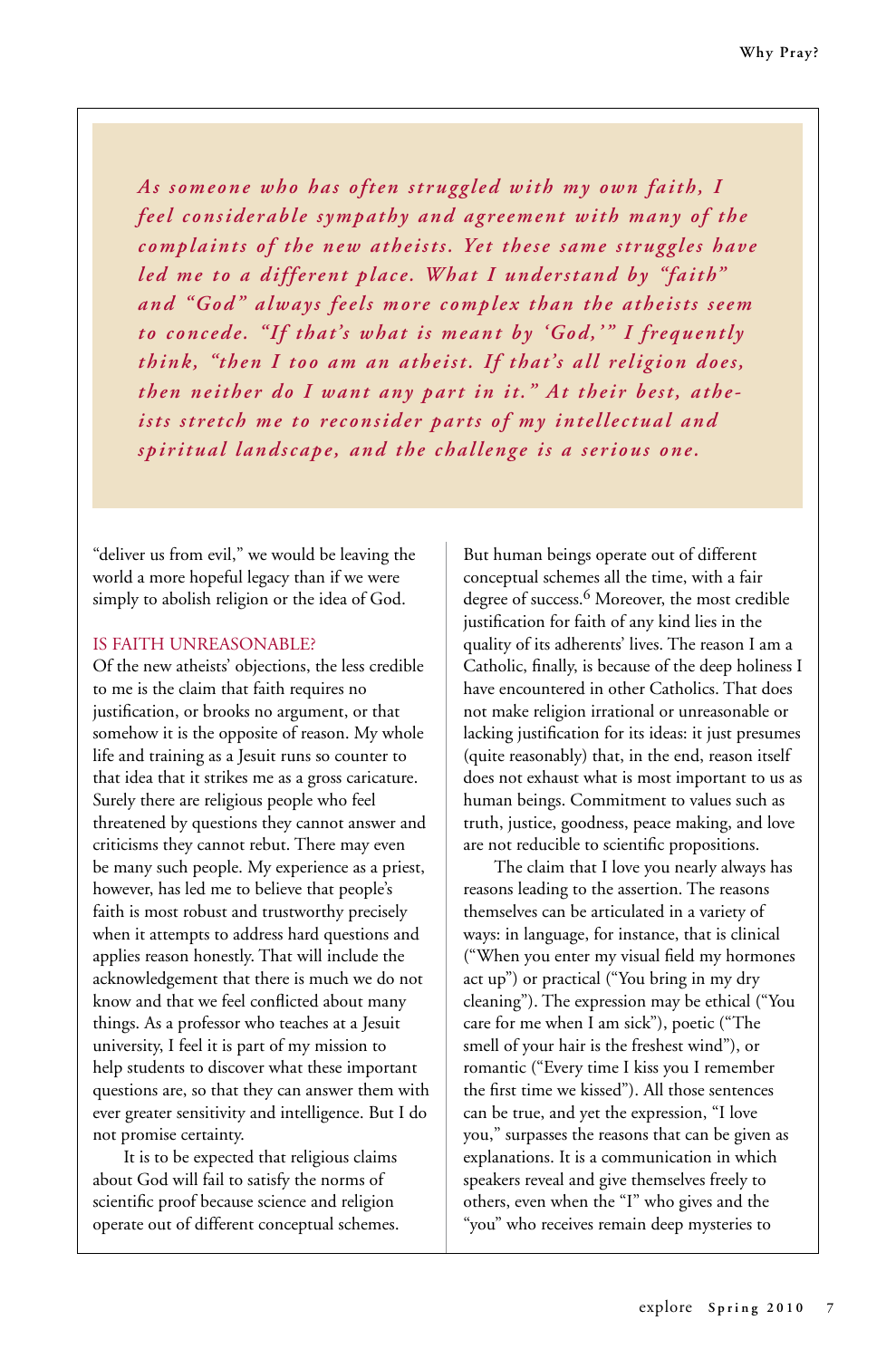*It would be a great loss if we lived in a world where we did not risk loving and believing because we cannot offer a scientific account for it. It would be a less beautiful world if we did not offer prayers of thanksgiving for wonders we cannot explain.*

each other. That exchange creates a new reality and a deepened commitment that did not exist before. Furthermore, even though the sentence, "I love you," is not scientifically verifiable, one can test whether it is said "in good faith" with a variety of other indicators, such as fulfilling duties, expectations, or promises associated with that relationship. It would be a great loss if we lived in a world where we did not risk loving and believing because we cannot offer a scientific account for it. It would be a less beautiful world if we did not offer prayers of thanksgiving for wonders we cannot explain. The future of our planet and the world's communities would be significantly more hopeful if we taught our children how to pray with authentic gratitude and an attitude of intense care.

### Love, Gratuity, and Gratitude

One of my favorite writers, Wendell Berry, frequently speaks of his love for his family, his community, and the farm he cultivates. His later writing especially refers to his own sense of the gratuity of what has been given. At the end of one poem about his experience of aging, for example, he turns to address his wife:

...And you, who are as old almost as I am, I love as I loved you young, except that, old, I am astonished at such a possibility, and am duly grateful.<sup>7</sup>

The years he spent with her gave him plenty of reasons to love her, but in retrospect what strikes him is that what he loved most in life did not have to happen. What he loved in life happened, not as if by necessity or sheer luck,

but as if by gift, for which the natural response is gratitude.

At the end of Berry's novel *Hannah Coulter*, we find a similar idea. The protagonist, Hannah, has led a life filled with deep joys as well as tragedies. Her first husband, Virgil, was killed in the Second World War, and her second husband, Nathan, who survived the Battle of Okinawa, experiences post-traumatic stress throughout his life, even as he tries to settle into a farmer's ordinary life. By the last chapter, Hannah is a widow and remembers what it was like when Nathan held her at the end of the day. She knows, she says, "the entire touch of him. He looks at me with a look I know. The shiver of the altogether given passes over me from head to foot."<sup>8</sup>

Hannah's experience reflects what I have frequently felt to be at the heart of religious consciousness—an awareness that there is something where there could have been nothing. That awareness is the soul of prayer, and if cultivated it can yield a habit—even a discipline—of gratitude. That awareness grounds mystical experience, which is far more ordinary than we think.

A student of mine who is a surfer once related to me why he must go out to the waves at least once a week. He did not go just because he liked surfing a great deal; rather, his regular practice on the waves put him into a deep encounter with "the altogether given." I have heard similar moments in the stories students have told me about time in a rain forest, or under the wisteria in the Mission Gardens, or in a village in El Salvador, or reflecting in gratitude for their time here. I have seen it in the faces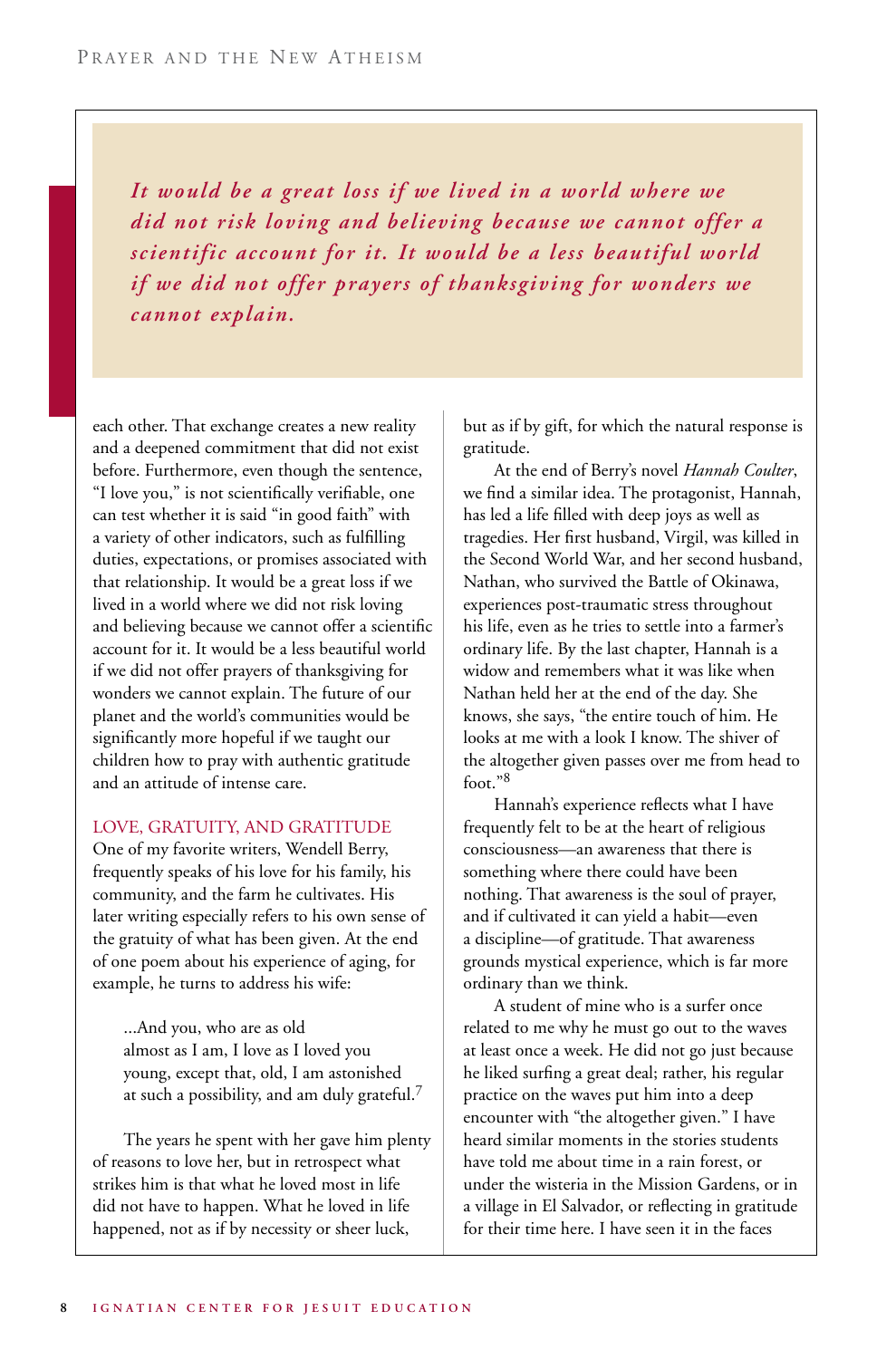of parents walking their child down the aisle to be married. For a moment the aisle represents the whole history of "the altogether given," from the birth of that child, through the deep pains they suffered together, to this occasion of supreme fulfillment in their lives as parents. If we could put such moments into words, we might say something like this: "This is what I live for. Right now, this is where I want to be and nowhere else. At this moment, everything connects. To this moment, I give myself wholly, freely, and without reservation." As Berry says: "I am astonished at such a possibility, and am duly grateful."

Such moments no more constitute proof of the existence of God than they negate the pains, the tragedies, the evils that we also endure. Nor can they be detached from other explicable causes. Undoubtedly my experience of joy driving down Highway 101 was triggered by my anticipation of a few days of vacation with a friend, as well as whatever physiological thrill comes with going fast in a car, feeling the warm wind through the sunroof, and sensing the effects of a full moon. I would

love to have a neurologist explain to me what was happening to my brain at that moment. Religious experience is every bit as compatible with natural causes as the Christian doctrine of creation is compatible with the theory of evolution. But the spontaneous shift to praising and thanking God for what is good (or conversely, lamenting and complaining to God for what is rotten) does not happen automatically from the antecedent conditions. It includes a choice and/or a habit of shifting to a different way of imagining things.

At a very deep level I want to thank someone when I experience goodness; I want to lament to someone when I face terrible things; I want to ask someone for help when I am in trouble or when someone I love is in serious need. Although my desires have been cultivated through my own upbringing and may very well reflect what Freud described as an impulse toward wish fulfillment, it still seems very credible to me to think that humans are constituted in such a way that some, if not most, of us want to look for what lies beyond what we can account for in terms of hard data alone. To



"Healing," photograph by Troy Vander Hulst '10, finance major, studio art minor, Santa Clara University.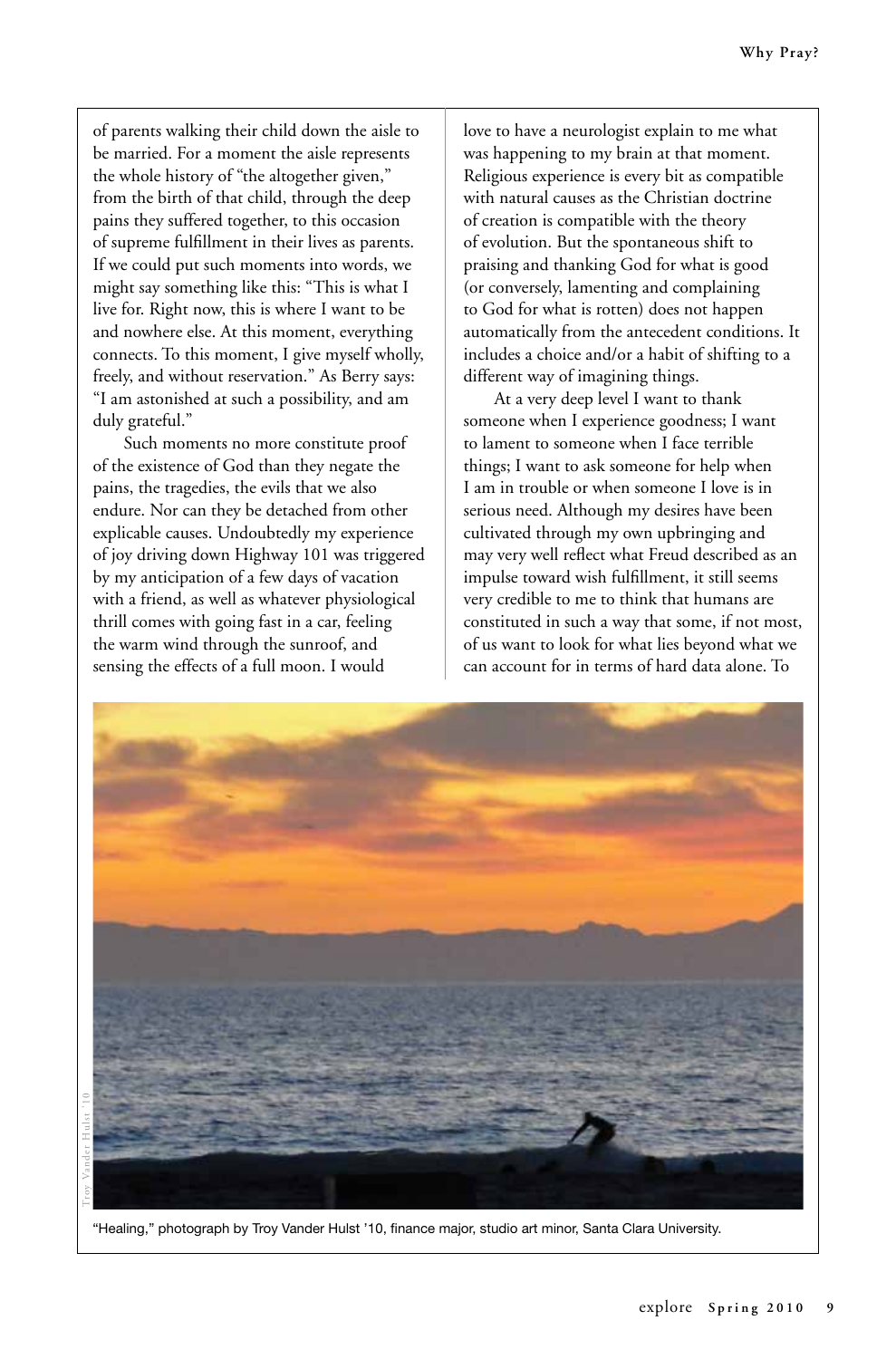me, the words of St. Augustine to God express it so well. Toward the very start of his *Confessions*, he prays: "You have made us for yourself, and our heart is restless until it rests in thee." 9

### Human Beings, God, and Prayer

Very recently I was teaching a class on the Council of Chalcedon. This pivotal event in the history of Christianity took place in 451, and it produced a famous definition held by most churches that Jesus Christ is "truly God and truly human." As our class struggled together with that formulation, one very perceptive student (I'll call him Andy) noted that when we use terms like "God" and "human" we frequently don't know what we mean by them. People usually grant that "God" refers to a reality we cannot fully describe, but (as Andy pointed out) what we mean by "human" is not always easy to determine either. An evolutionary biologist may offer very good indicators of what constitutes a human, but even in this case the reality is ever emerging.

Although a science major himself, Andy noted there are sometimes good reasons to shift our frameworks and talk about ourselves in nonscientific ways. So he offered the following: "Being a human, ultimately, is being a very deep mystery who, while finite, also possesses a radical capacity for openness. Somehow that radical openness corresponds to another, even deeper mystery, who transcends the sum of finite objects. We may or may not call that mystery God, and we may or may not be able to talk about it or even be conscious of it. At a profound level, however, I feel that reaching out for that God is at the core of who I am as a person."

Andy's insight echoes the thoughts of many theologians throughout the ages, and it also (frankly) explains quite eloquently why I pray. I cannot *not* pray. Like Andy, I feel that reaching out for God is central to who I am. The great Jesuit theologian of the twentieth century, Karl Rahner, understood God to be a holy mystery who communicated to us, not

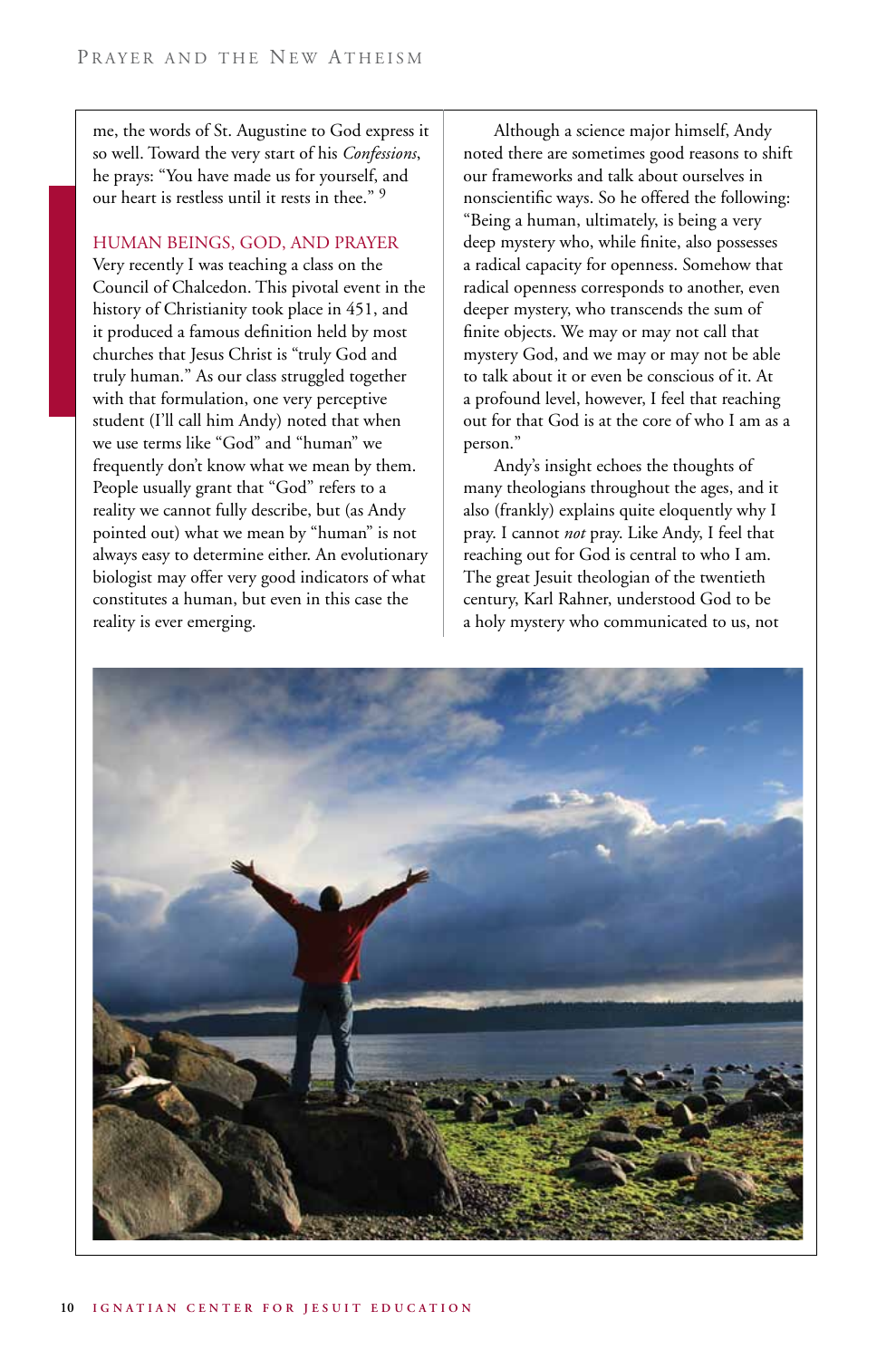*I cannot* **not** *pray, because at times I am simply so grateful for the offer that ever ything in me leans forward in thanks and praise. As grateful as I am, however, I am also profoundly aware of the vast difference between the way I want my life to be and the way it is, between the way the world should be and the way it is.*

abstract propositions about divinity, but indeed God's very *self*: the way, when you tell your children you love them, you're not articulating an idea but offering your *self* to them, making a commitment to share your life with them. To be human, for Rahner, is to be someone to whom that divine self-offering is constantly being made in countless, ordinary ways. We only have to notice. To pray is nothing else than intentionally being open to that offer in whatever form it may take at any moment of our lives.<sup>10</sup>

As I say, I cannot *not* pray, because at times I am simply so grateful for the offer that everything in me leans forward in thanks and praise. As grateful as I am, however, I am also profoundly aware of the vast difference between the way I want my life to be and the way it is, between the way the world should be and the way it is. I feel deep dissatisfaction at multiple levels, so at times I lean forward in anger, fear, sadness, need, or in preparation for decision. Lamentation, petition, and discernment are also key elements in the repertoire of those who pray. Even the experiences of dissatisfaction that prompt us to these kinds of prayer, however, stem from an awareness that nothing finite can satisfy us. Again and again, we reach out for the self-offering of God, who alone can fill our longings. That is who we are.

As challenging as the new atheists can be, I am less and less sure that they really address what I (and many others whom I trust) hope to convey with words such as "faith," "God," "prayer." Surely, whenever we use such words our speech is an instance of stammering rather than eloquence. Anyone who prays does well to confess in humility what great mystics

have called a "learned ignorance" or "ways of unknowing." Even in the twenty-first century, however, it makes immense good sense to me—and amazingly to many of the young people I teach as well!—to utter haltingly with Augustine: "You have made us for yourself; and our hearts are restless until they rest in thee." e

#### **ENDNOTES**

- 1 Richard Dawkins, *The God Delusion* (Boston: Houghton Mifflin, 2006); Christopher Hitchens, *god Is Not Great: How Religion Poisons Everything* (New York: Twelve, 2007); Sam Harris, *The End of Faith: Religion, Terror, and the Future of Reason* (New York: W. W. Norton, 2004).
- 2 Dawkins, 278.
- 3 Ibid., 307–08.
- 4 On this and various theological presumptions implicit in the new atheists' writings, see Terry Eagleton, *Reason, Faith and Revolution: Reflections on the God Debate* (New Haven: Yale University Press, 2009).
- 5 Richard Rodriguez, "Atheism is Wasted on the Nonbeliever," *Image* 55 (Fall 2007): 68–70.
- 6 For a fascinating study on the complexity of human cognition and its relation to the debate, see Barbara Herrnstein Smith, *Natural Reflections: Human Cognition at the Nexus of Science and Religion* (New Haven: Yale University Press, 2009).
- 7 Wendell Berry, "Sabbaths, VII," in *Leavings* (Berkeley: Counterpoint, 2010), 40.
- 8 Wendell Berry, *Hannah Coulter* (Berkeley: Counterpoint, 2004), 186.
- 9 Augustine, *Confessions,* trans. Henry Chadwick (New York: Oxford University Press, 1991), 1.1.1.
- 10 For a theologically rich set of essays on prayer, see Karl Rahner, *The Need and the Blessing of Prayer*, trans. Bruce W. Gillette (Collegeville, MN: Liturgical Press, 1997).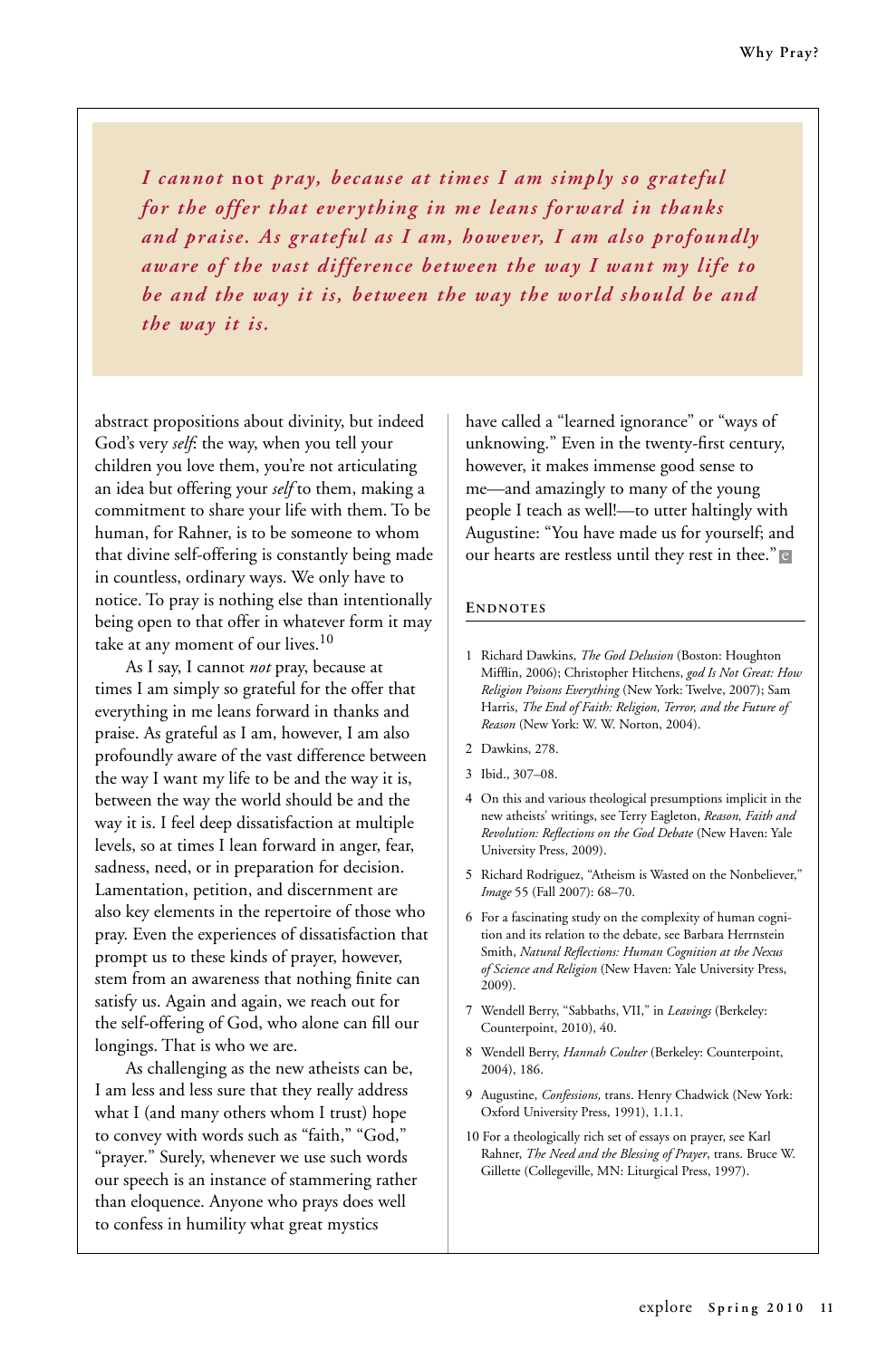## The Public Prayer Life of a Religion Enthusiast



By Philip Boo Riley *Associate Professor, Department of Religious Studies, Santa Clara University*

A primary target of the new atheists like Richard Dawkins and Sam Harris is organized religion, which they claim breeds intolerance, meanspirited incivility, and violence. Thinkers with varying histories on organized religion—for example, Karen Armstrong's *The Case for God*, Michael Novak's *No One Sees God: The Dark Night of Atheists and Believers*, or Terry Eagleton's *Reason, Faith and Revolution: Reflections on the God Debate*1—draw on philosophic analysis and critical retrievals of the Christian tradition to suggest that the new atheists' arguments lack intellectual integrity and

RIGOR. In this essay I pursue a different and certainly more modest response by posing a question: Do the interactions my students and I have with local faith communities and interfaith groups—particularly in those settings where prayer is involved—reveal something that is overlooked by the new atheists, as well as by the increasing number of Americans who appear leery of religion in its institutional forms?

New atheists, nonaffiliated, et al When I tell people that I teach religious studies for a living, I often get one of those questions that is less a request for my erudite analysis of an issue, and more the laying of groundwork for the questioner's opinion. So it was with Conrad, a fellow volunteer with whom I had been paired to scribe the layout of studs, windows, and doors on the frames for interior walls of a new Habitat for Humanity house in Morgan Hill. He asked, "Do you ever talk in your classes about whether organized religion does more harm than good?" He soon told me his position—the harm definitely outweighs the good—which made him wonder why any thinking person would invest time and resources in institutional religion.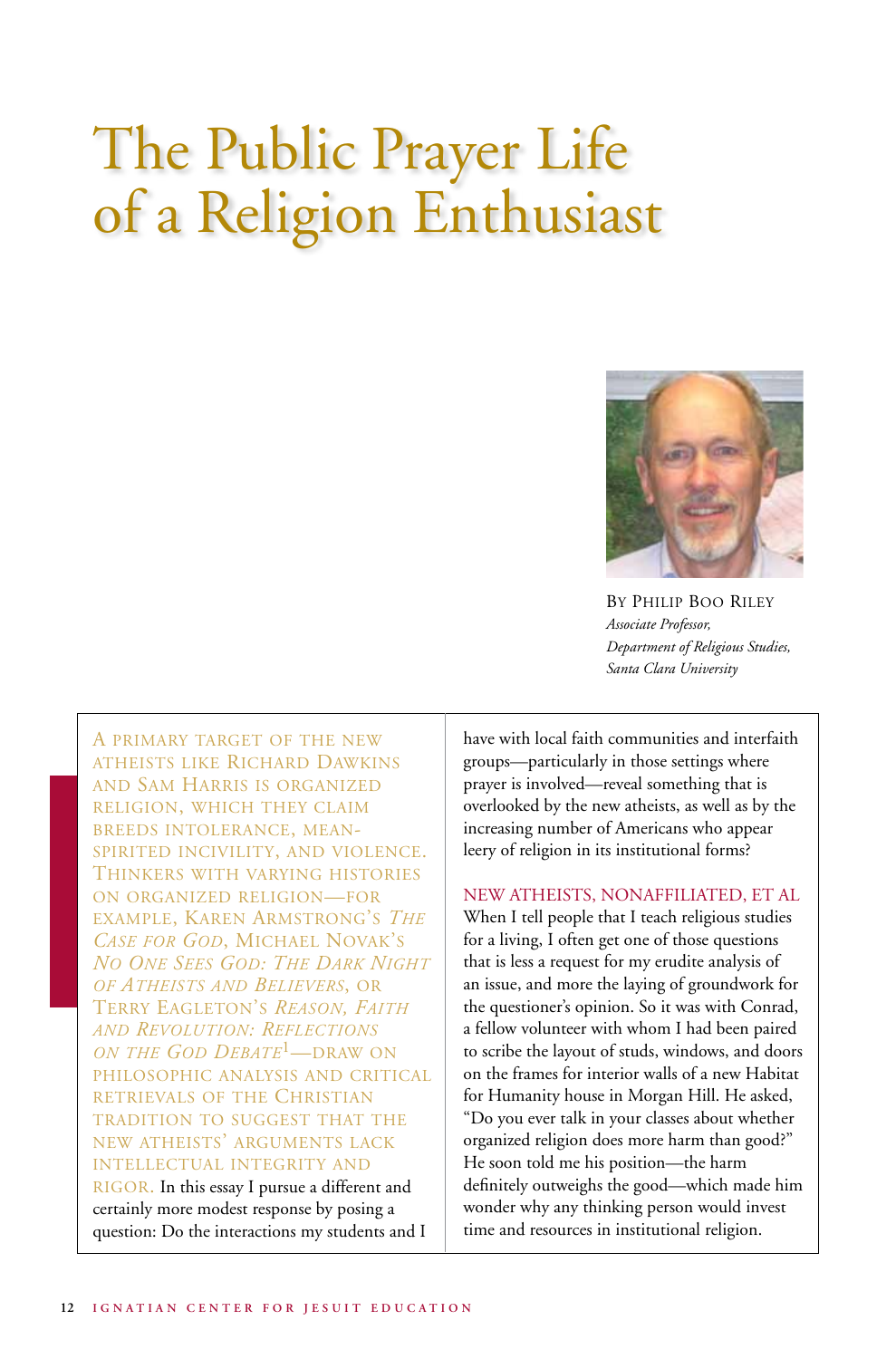*I do not count myself among the large number of lapsed Catholics (by Pew's estimates Catholicism is losing market share at a greater rate than any other denomination, to the point that now one in ten Americans is an ex-Catholic), although I must admit that regular par ticipation in the liturgical and prayer life of my home church has faded recently, so much so that my wife has obser ved with some irony that I have drifted into the ranks of the unaffiliated.*

I suggested to Conrad that he was not alone. Many of my students agree with him. (In a survey of my Winter quarter first-year class, 14 out of 20 students agreed that "religion causes more problems than it solves.") His position actually has garnered not a little notoriety of late, in the form of the Atheist Bus Campaign. With the support of British new atheist Richard Dawkins, the mobile ads were launched on October 21, 2008, in England and have since spread across Europe and the United States, including my hometown of Des Moines, Iowa.2 The bus campaign began when a British comedy writer, Ariane Sherine, visited a website advertised on a bus. It invited her and her fellow riders to ponder, "When the Son of Man comes, will He Find Faith on Earth?" only to learn she and anyone else who did not accept Jesus as Lord (Matthew 25:41 was cited) would be condemned to hell for eternity. Appealing to the online community, Sherine raised over 150,000 pounds to fund ads on buses with slogans like, "There is no god—deal with it," "Don't believe in God? You are not alone," and "There's probably no God—now stop worrying and enjoy life." The campaign, which continues to draw financial support, was designed to counter the unwelcome intrusion of organized religion and its perceived dogmatic intolerance into our public space with pithy and compelling messages inviting us to give up on religion. $3$ 

Entertained as he was by the bus story, Conrad was adamant that he had no interest in professing atheism; he just wanted nothing to do with organized religion. I again observed that many of my students tended to see things the same way. (In that same class, 11 students reported affiliation with a religious tradition, while 12 reported none.) Conrad's position is shared by the fastest growing group in America's religious landscape, according to a recent Pew study. They are the "religiously unaffiliated," a designation over 16 percent of Americans use to describe their religious leanings. The Pew researchers found that these Americans distrust any form of organized religion, a position they share with the new atheists.<sup>4</sup>

### WHERE DO I STAND?

When Conrad asked where I stood on organized religion, I told him that I usually give one of three answers to that question, each of which I qualify. Sometimes I say I stand within Catholicism, my tradition of origin. My *qualifier*: I do not count myself among the large number of lapsed Catholics (by Pew's estimates Catholicism is losing market share at a greater rate than any other denomination, to the point that now one in ten Americans is an ex-Catholic), although I must admit that regular participation in the liturgical and prayer life of my home church has faded recently, so much so that my wife has observed with some irony that I have drifted into the ranks of the unaffiliated. Other times I say I stand within what Robert Bellah called enlightenment fundamentalism.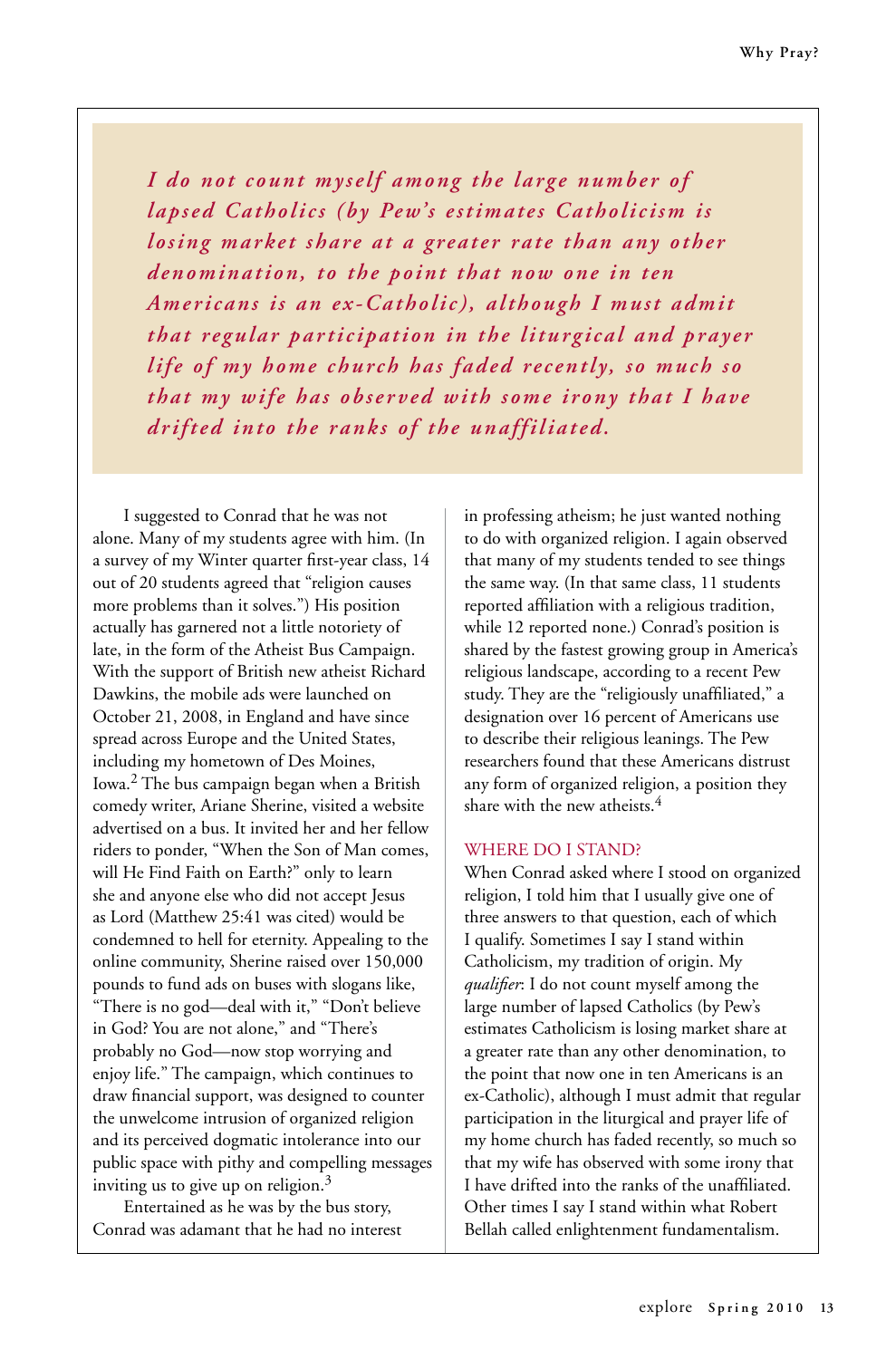But—and here's my qualifier—I am also persuaded by his argument that this is ultimately an untenable position for someone, like me, who professes to study religion.<sup>5</sup> Lately, I explained to Conrad, I've taken to describing myself as a religious enthusiast (qualifier: as I will explain below, this term is not without its ambiguity). My enthusiasm relates to the reception I have received from congregations and organizations as I wander about the local community, often accompanied by students, trying to learn what it's like to be religious in the Silicon Valley.

It is the religious enthusiast in me who thinks I have something of a counternarrative to the distrust, if not disdain, for organized religion among the new atheists, the Atheist Bus Campaign, some of my students, and a growing portion of the American public.

### Religious diversity and prayer

In my wanderings about the Valley's faith communities—which last December extended to the Parliament of World Religions in Melbourne with several Santa Clara University students and Associate Campus Minister Aimee Moiso—I've had occasion to pray in a variety

of different settings. I've participated in vespers with Orthodox Christians, evening prayer with Muslims, chanting the Diamond Sutra with Zen Buddhists, singing hymns with Episcopal priests, guided meditation at the Center for Spiritual Enlightenment led by a Catholic laywoman, and the equivalent of laying on of hands with two different Japanese new religious movements. My students and I have observed Friday prayer at a mosque in Milpitas, unrolled a Torah scroll in San Jose's oldest synagogue, spent time with an evangelical pastor in his downtown church's sanctuary, lit candles at the Yom HaShoah (Holocaust memorial observance) hosted annually by the Santa Clara County Board of Supervisors, bathed the Buddha on his birthday with Chinese Buddhists in Sunnyvale, enjoyed *langar* at the new Sikh *gurdwara* in San Jose's Eastside foothills, broken fast during Ramadan with the youth group at the South Bay Islamic Association, and heard practitioners describe their experiences with auditing and e-meters at a Santa Clara Scientology church.

Despite this somewhat dubious religious grounding, I've also ventured into interfaith prayer and worship on a number of occasions.



Students from Professor Riley's Globalization and Encounters of Religion class visiting Sikh Gurdwara, San Jose, CA .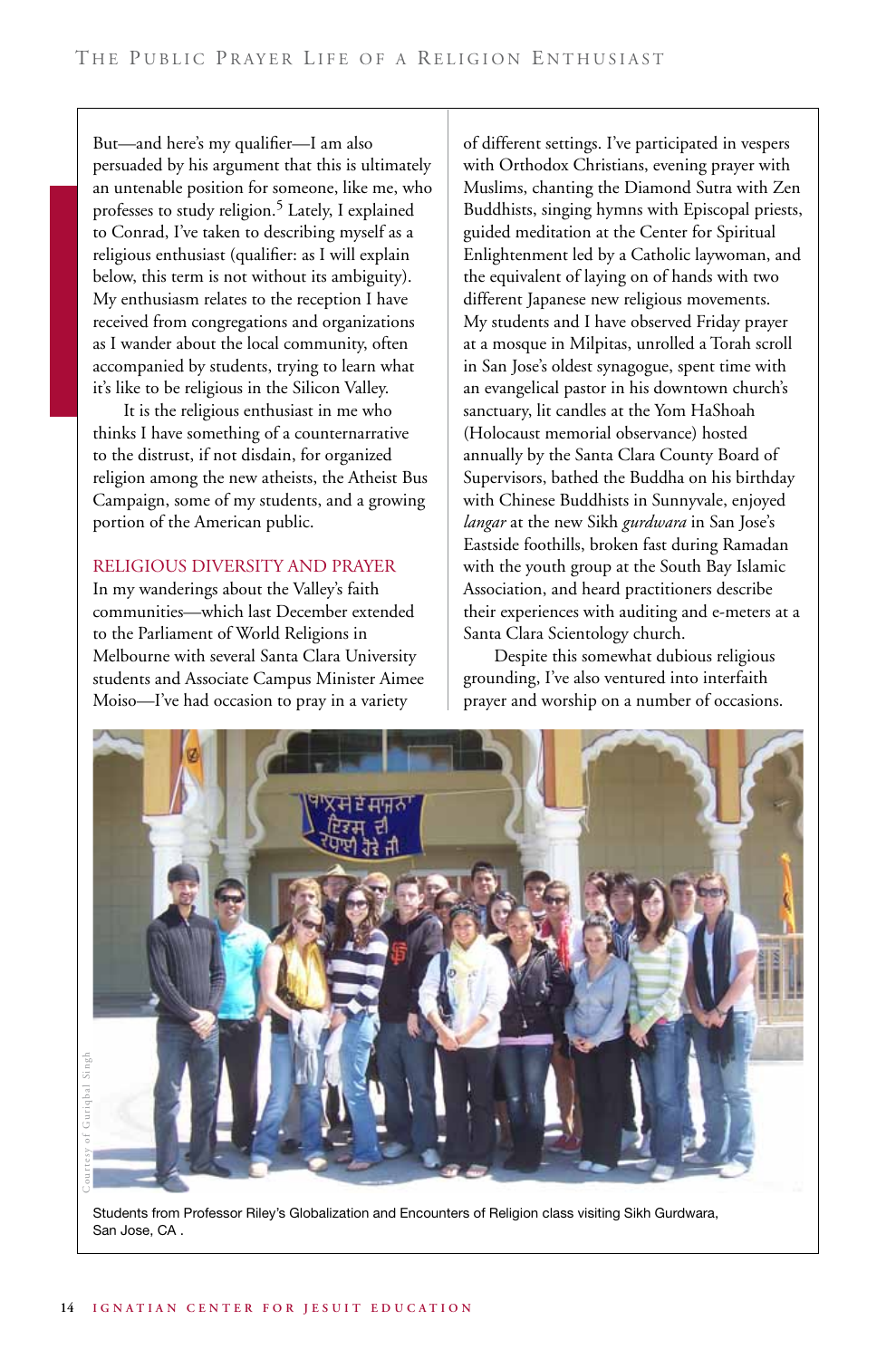*I am humbled and genuinely moved by the generosity of spirit evident in the individuals who open their community's doors to me and my students to share in what they hold sacred. I—and to a lesser degree, my students—cannot help but come away from these encounters with the beliefs and practices of these various "others" with a measure of enthusiasm for organized religion!*

A week at the Parliament of World Religions presented formal and informal opportunities for interfaith prayer; I participate in interfaith prayer at the San Jose mayor's "faith leaders appreciation breakfast"; and for the past five years I've been part of South Bay Interfaith (SBIF). This local organization began sponsoring "public displays of religion" in downtown San Jose's Circle of Palms in 2005. An Abrahamic Religions celebration of the convergence of holy days that year shared the three traditions' calls to prayer. In subsequent years that annual event—and the composition of SBIF—has morphed into a celebration of diversity and harmony that draws from over a dozen different traditions. Religious leaders and volunteers from their congregations contribute to each event and share in the preparation of food from around the world. SBIF's most recent program, New Beginnings: Building a Community of Hope, drew over 400 people to SCU's campus to commemorate Martin Luther King Jr.'s life and to pray for President Obama on the eve of his inauguration.

My wanderings are not entirely unique. According to a Hartford Seminary study of congregations across the United States, as many as 40 percent partner with other faith communities in service projects, and 20 percent engage in interfaith worship.<sup>6</sup> In his 2008 study, *Beyond Tolerance: Searching for Interfaith Understanding in America*, Gustav Niebuhr chronicles this "mutual curiosity" and interchange between America's faith communities.7

The invidious religious violence around the globe that grabs headlines and provides grist for the new atheists' mill obscures, Niebuhr believes, the far more important and engaging interactions among persons of faith at the grassroots level. Martin Marty developed a similar insight in his 2005 study of religion in America, *When Faiths Collide*. He suggests that at a *global* level there is ample evidence that the boundaries organized religion draws around its communities lead to mutual distrust and demonization of the other. But, Marty goes on, at local levels we find countless examples of religious individuals welcoming and sharing with the stranger those truths and practices that make them who they are.<sup>8</sup>

Niebuhr's and Marty's descriptions of the intersections of different faith communities at the local level as "acts of hospitality" capture quite well what I experience in my wanderings about the Silicon Valley's congregations and interfaith organizations. I am humbled and genuinely moved by the generosity of spirit evident in the individuals who open their community's doors to me and my students to share in what they hold sacred. I—and to a lesser degree, my students—cannot help but come away from these encounters with the beliefs and practices of these various "others" with a measure of enthusiasm for organized religion!

### Caveat regarding prayer life

Do these wanderings constitute a prayer life? A hermeneutics of goodwill might lead me to invoke the historically informed proposal for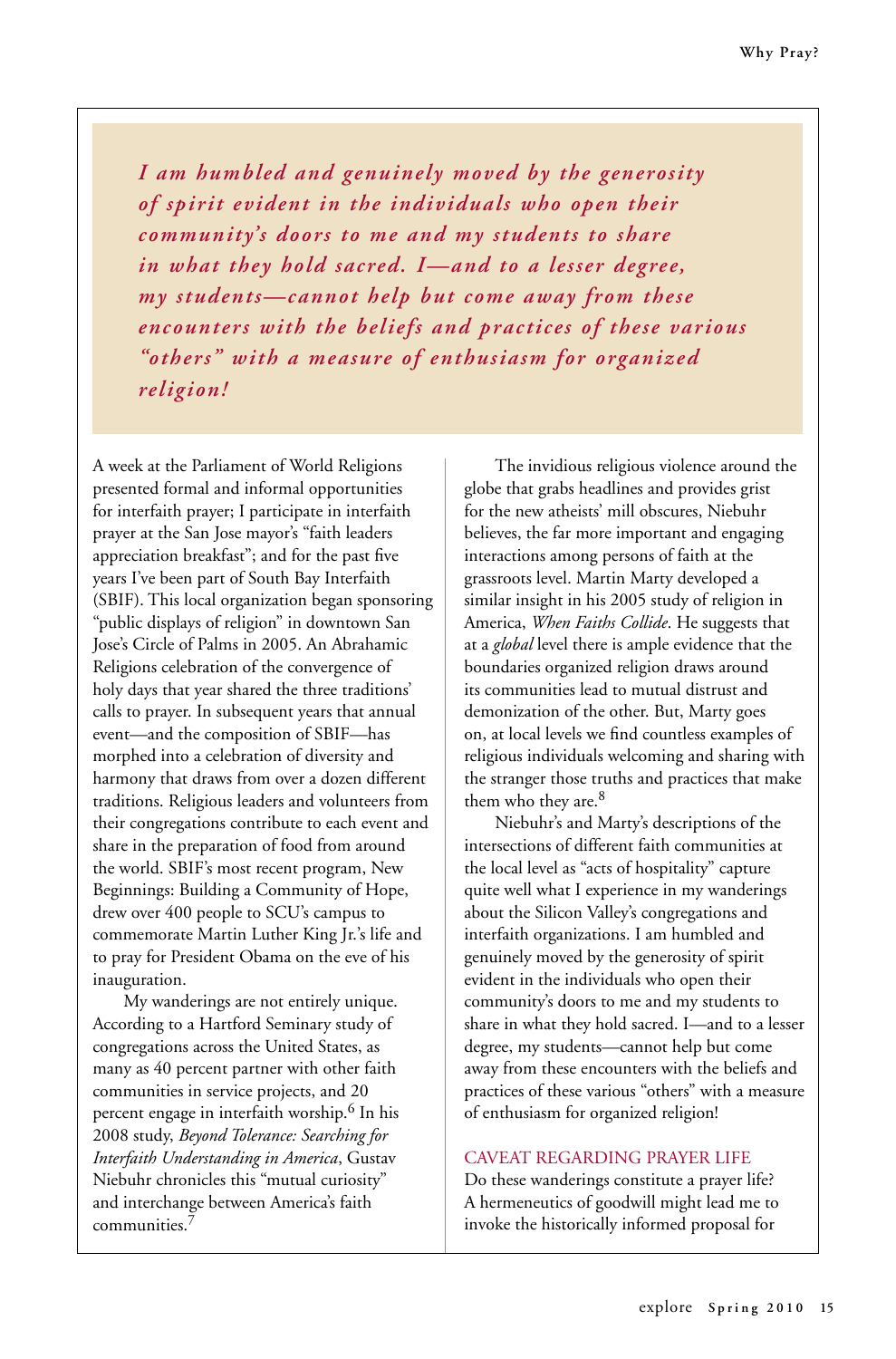a world theology that participates in multiple religious traditions made by comparative religions scholar Wilfred Cantwell Smith. Contemporary globalization, he argued, allows us to participate in a historical reality that has been obscured by our tendency to codify religious persons' faith in separate religious systems. In fact, borrowings and crossings over religious boundaries have been the norm for most of our planet's religious history; (Smith's example is the use of prayer beads across several traditions, continents, and eras). $9$  I could invoke the cross-cultural reflections of Jesuit theologians Peter Phan ("being religious inter-religiously")<sup>10</sup> and Carl Starkloff, S.J. ("syncretism" fashioned after what he observed in North American indigenous Catholic communities).<sup>11</sup> Or I could borrow Erik Davis's proposal that California's religious landscape—what he describes as a "laboratory of the spirit"—taken as a variegated whole provides a spiritual home, albeit one with "rootless roots," for postmodern spiritual seekers like him.<sup>12</sup>

But the scholar in me is more inclined toward a hermeneutics of suspicion. Eclecticism is a well-worn path in American religion, going back to Emerson and the Transcendentalists in the mid-19th century. Jack Kerouac turned

it into something of a creed in his *Mexico City Blues:*

> I believe in the sweetness of Jesus And Buddha— I believe In St. Francis, Avaloki Tesvara, the Saints Of First Century India AD And Scholars Santidevan And Otherwise Santayanan Everywhere<sup>13</sup>

While such eclecticism can nurture openness and appreciation for the rich spirituality of diverse traditions, its appropriation of those traditions as in the case of Beats like Allen Ginsberg—can be shallow, uncritical, and even self-serving. Indeed, my rather undisciplined wanderings could be seen as a blend of America's individualist and consumerist tendencies, a variation on the ersatz religion of those who profess to be "spiritual but not religious." Martin Marty critiqued



Professor Boo Riley and Jian Wei, Dean of Chung Tai Buddhist Institute, meet at the Parliament of World's Religions in Melbourne, Australia, December 2009.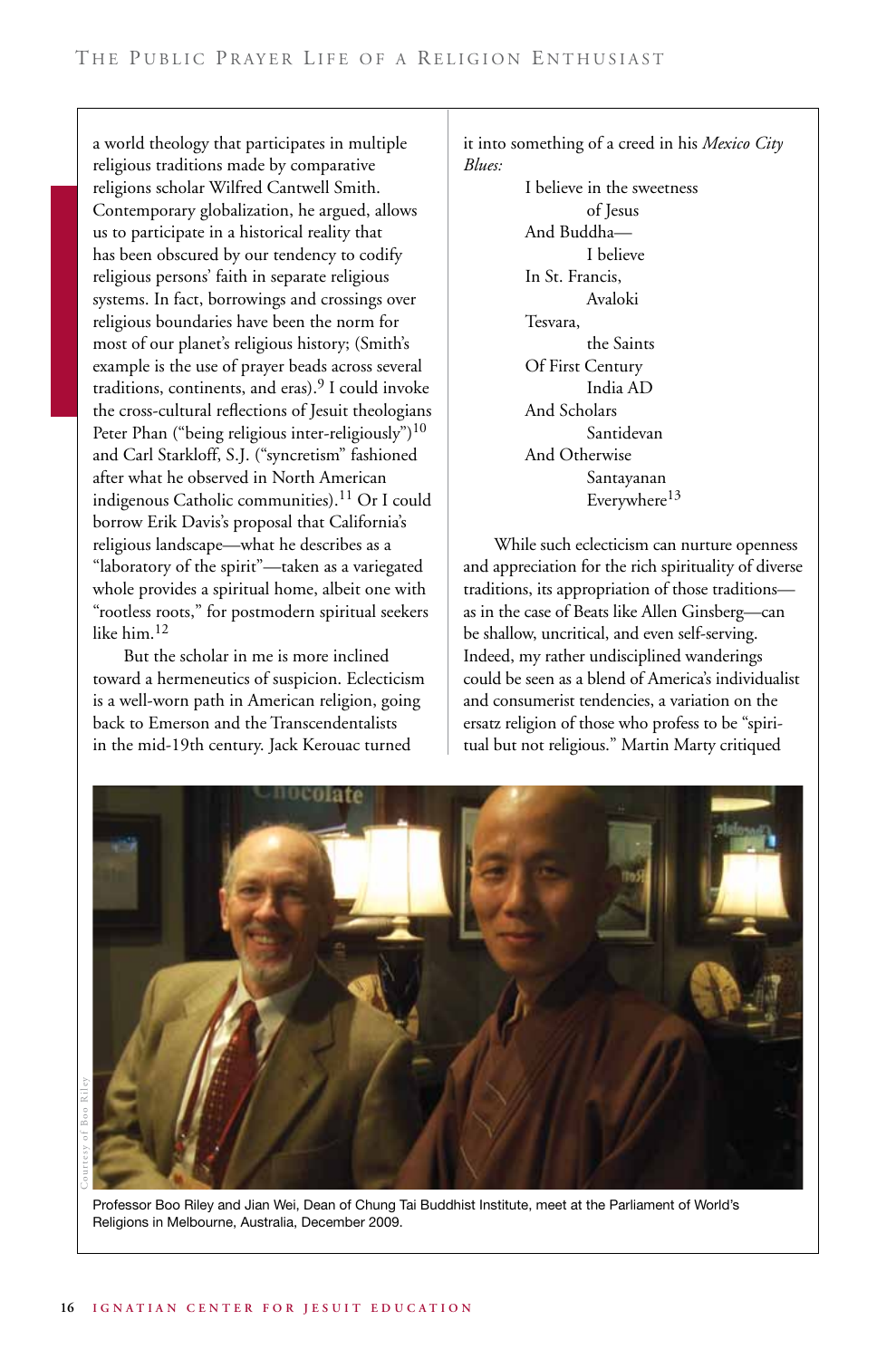*Indeed, my rather undisciplined wanderings could be seen as a blend of America's individualist and consumerist tendencies, a variation on the ersatz religion of those who profess to be "spiritual but not religious."*

this stance as one in which "people find meaning without belonging, religions without community. They pick and choose...taking this from science and that from Zen, this from remembered Catholicism and that from hoped-for therapy, to form what Margaret Mead in one speech called a 'mishmash of all the religions ever known.'"14 As much as I hope this is not where my peripatetic prayer life takes me—and sometimes my students—I must admit it is a worry.

### Back to the bus

Even as I vacillate between these two hermeneutics, I do think I am onto something here with my enthusiasm for the organized religions I encounter in my wanderings. While not likely to be converted to see the error of their ways, I suspect the new atheists on the bus will at least have to pause—as have my students, who regularly report a particular visit as a "first" (...time in a synagogue...conversation with a Muslim …visit to a Sikh *gurdwara*)—and ponder instances of hospitality, like those that have been extended to me in invitations to pray, learn, converse, sing, and share a meal with my friends and co-religionists, here in the Silicon Valley.<sup>e</sup>

### **Endnotes**

- 1 Karen Armstrong, *The Case for God* (New York: Knopf Publishers, 2009); Michael Novak, *No One Sees God: The Dark Night of Atheists and Believers* (New York: Doubleday, 2008); Terry Eagleton, *Reason, Faith and Revolution: Reflections on the God Debate* (New Haven: Yale University Press, 2009).
- 2 Atheist Campaign.org: Official Website of the Atheist Bus Campaign, http://www.atheistbus.org.uk/. See Richard Dawkins' website, which also chronicles the campaign, and for reference to the Iowa case, see http://richarddawkins.net/ articles/4132.
- 3 Ariane Sherine, "Atheists—Gimme Five," http://www.guardian.co.uk/commentisfree/2008/jun/20/transport.religion; for an overview of its spread across Europe and the USA, see http://www.atheistbus.org.uk/a-quick-international-roundup/.
- 4 The Pew Forum on Religion & Public Life, "Summary of Key Findings" (Report 1: Religious Affiliation), U.S. Religious Landscape Study, http://religions.pewforum.org/ reports.
- 5 Robert N. Bellah, "Confessions of a Former Establishment Fundamentalist," *Bulletin of the Council for the Study of Religion* 1, no. 3 (Dec. 1970): 3–6.
- 6 Faith Communities Today, an interfaith research report provided by Hartford Seminary, http://faithcommunitiestoday. org/.
- 7 Gustav Niebuhr, *Beyond Tolerance: Searching for Interfaith Understanding in America* (New York: Viking Penguin Books, 2008), 90.
- 8 Martin E. Marty, *When Faiths Collide* (Malden, MA: Blackwell Publishing, 2005).
- 9 Wilfred Cantwell Smith, *Towards a World Theology: Faith and the Comparative History of Religion* (Philadelphia: Westminster Press, 1981).
- 10 Peter C. Phan, *Being Religious Interreligiously: Asian Perspectives on Interfaith Dialogue* (Maryknoll, NY: Orbis Books, 2004).
- 11 Carl F. Starkloff, *A Theology of the In-Between: the Value of Syncretic Process* (Milwaukee: Marquette University, 2002).
- 12 Erik Davis, "Envisioning California: An Introduction to THE VISIONARY STATE," http://www.visionarystate. com/introduction.htm. See Erik Davis, *The Visionary State: A Journey Through California's Spiritual Landscape* (photographs by Michael Rauner) (San Francisco: Chronicle Books, 2006).
- 13 Cited in Stephen Prothero, "Introduction," in *Big Sky Mind: Buddhism and the Beat Generation,* ed. Carole Tonkinson (New York: Riverhead Books, 1995), 14.
- 14 Martin E. Marty, "Interpreting American Pluralism," cited in Wade Clark Roof, "CONCLUSION—Faith and Spirituality in a Fluid Environment" in *Religion and Public Life in the Pacific Region: Fluid Identities,* ed. Wade Clark Roof and Mark Silk (Walnut Creek: AltaMira Press, 2005), 177. Another term from Roof that might apply is "Californication of religion," which he borrows from Mark Shibley's *Resurgent Evangelicalism in the United States* (Columbia: University of South Carolina Press, 1996).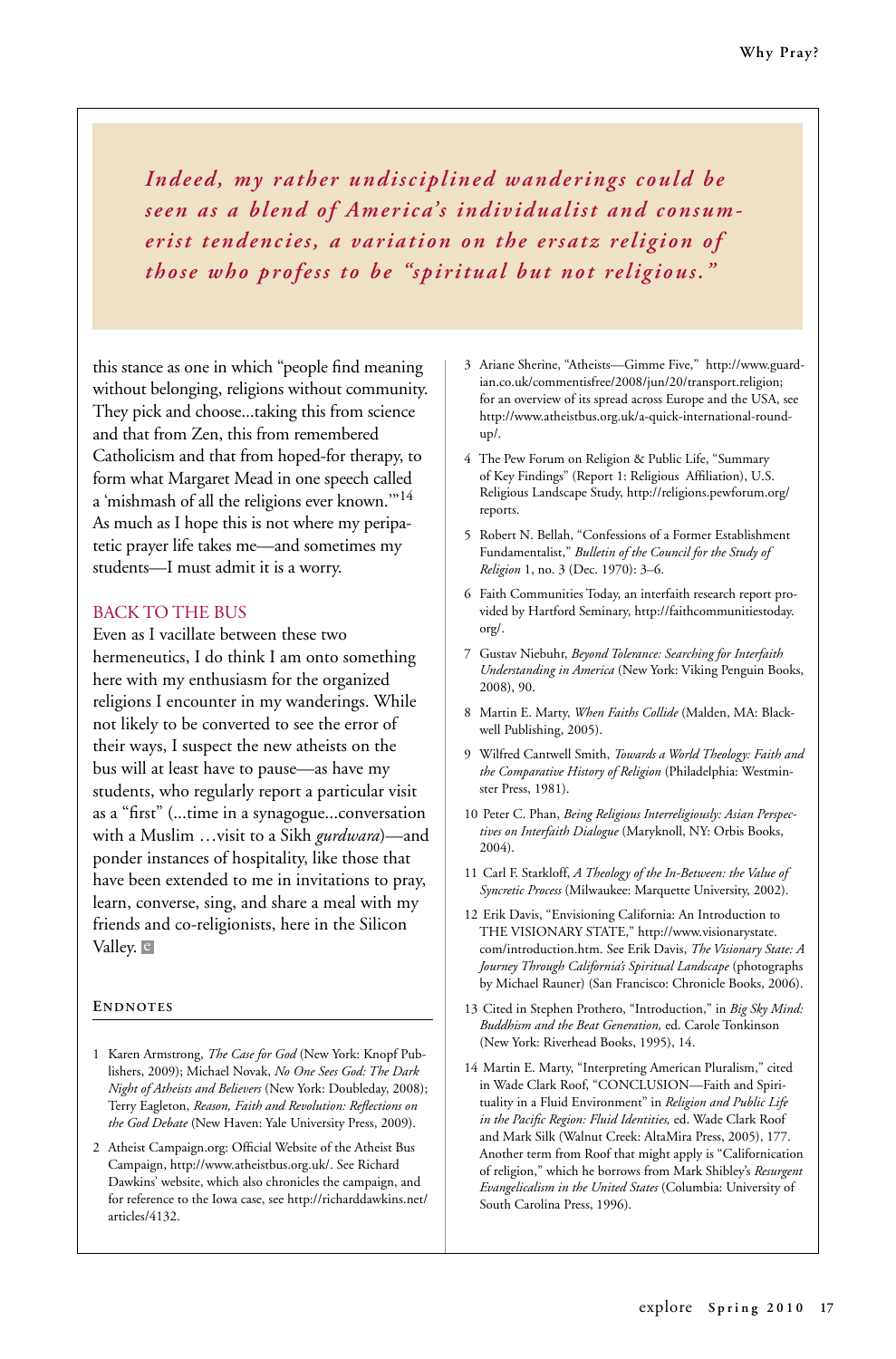### Why I Pray



By Agnieszka Winkler *Trustee, Santa Clara University*

A year ago last January my husband and I had the privilege OF PARTICIPATING IN A 200<sup>TH</sup> anniversary expedition retracing Darwin's Voyage of the *Beagle*. Darwin took five years by sailing ship to do this, while our expedition in our warp-speed culture was condensed to one month by air. Darwin's major insights, controversial as they were in his time, included the "tree of life" which was the understanding that we are all biologically connected. The development of DNA science has subsequently proven him right.

So, why do I pray? I pray because prayer connects me. Prayer connects me to the source of life, to the beginning and the end and everything in the middle. It connects me to a universal love which I feel almost every day with senses that I actually don't even know I have.

With this connectedness, I see people whom I had not noticed before—the woman whose ribs show through her T-shirt as she stumbles though traffic in the Tenderloin in San Francisco; the bent black man with the beautiful smile selling the Street Sheet; the co-worker whose darkness under the eyes tells a story different from the polite placidity of her speech. I see and feel and participate in a world that is much greater than my own narrow confines of race, education, economic status, and emotional makeup on any given day. And why should that matter? It matters, because I know I can make a difference, often as small as a smile or a hello. They make a difference to me when I receive them and they make a difference to others when I remember to send them. Prayer helps me remember.

Why do I pray? I pray out of a profound sense of gratitude—gratitude for a rich life of many blessings. That is not to say that all goes well every day. There are problems with children, aging parents, death, sickness,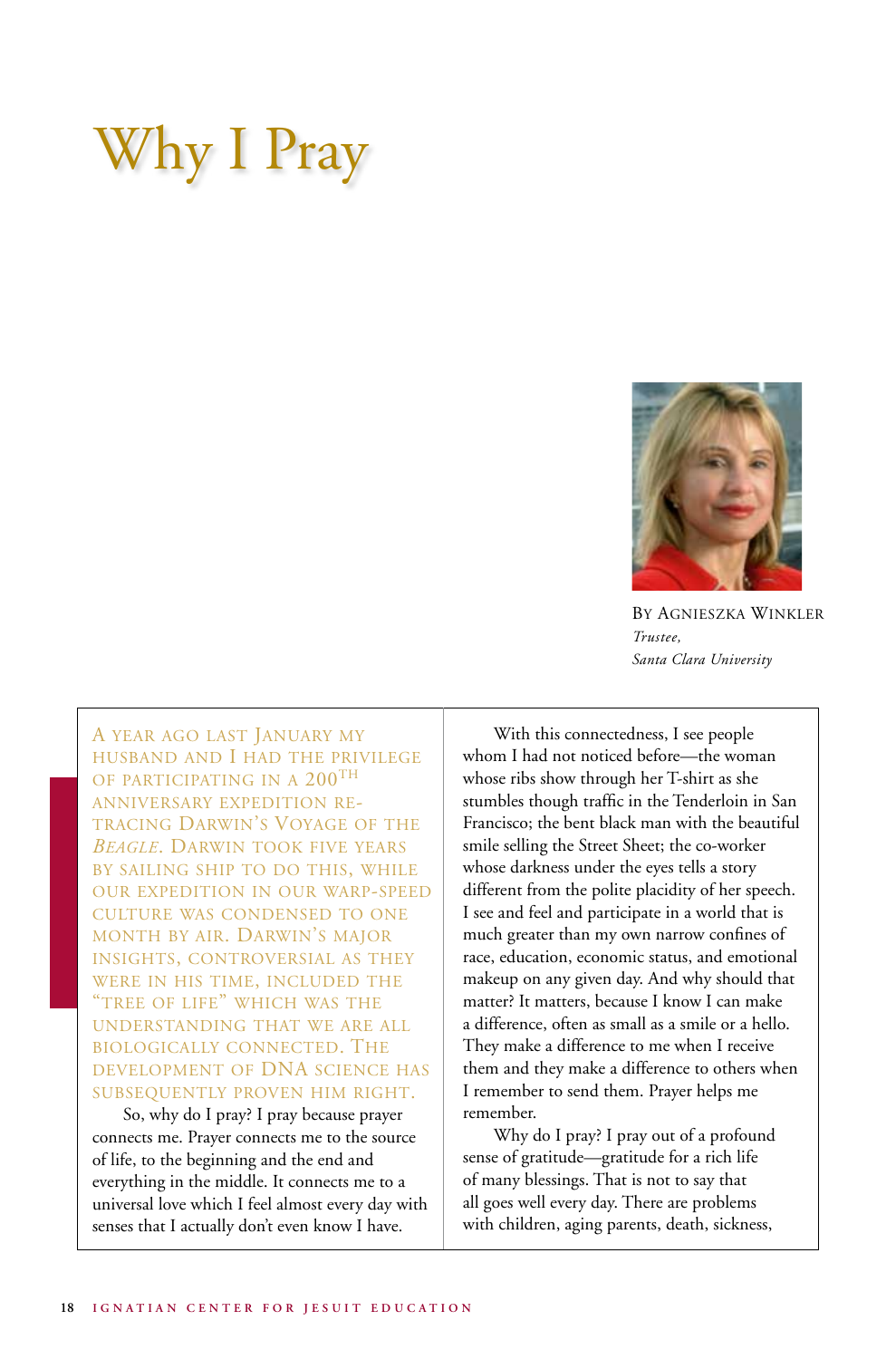economic reversals, disagreements—all the normal frustrations and issues of daily life. But I have always had enough to eat, even when my parents were penniless immigrants displaced by World War II. And I was always loved. In the end, what more does anyone really need?

I pray for others who may not have been so blessed, who may be hungry or thirsty at this very moment, who may have never felt loved in their lives. I pray for those who may be loved by someone they know or by the God they do not, but cannot accept it.

I pray because prayer brings me peace. Through prayer I am more easily able to sort out what is important and what is not. What matters in the long run and what does not. What is worth getting frustrated about and what is not. When there is a connection to a universal good, a universal God, a universal love, it is easier to keep my energy focused and to resist the temptation to let it dissipate in anger or frustration.

I pray because it helps me be more generous. Because when I remember what is really important, I don't feel the need to cling so tightly to what I have amassed, whether that is material possessions or emotional energy. I

can be a more generous friend or even a more generous enemy. I can forgive more easily, because prayer gives me the reminder and the strength. "And forgive us our trespasses as we forgive those who trespass against us." Science and faith converge again, as medical knowledge supports the notion that an anger-free person is a medically healthier person.

I pray for forgiveness. My life has certainly not been free of vice. I have done things that I am not proud of and not done things that I should have when I had the opportunity. Most troubling are the people I have hurt when I was not even aware that I had done so. I pray for backward forgiveness and forward forgiveness, because I'm pretty sure it will happen again, even though I don't want it to.

I pray for wisdom to make better decisions in both my personal and professional lives. I have personally experienced difficult and contentious meetings that changed their energy completely when the Holy Spirit was called upon to aid in the discussion and deliberation. With the changed energy came more open minds and hearts and better decisions that took into account shared benefit for all stakeholders.

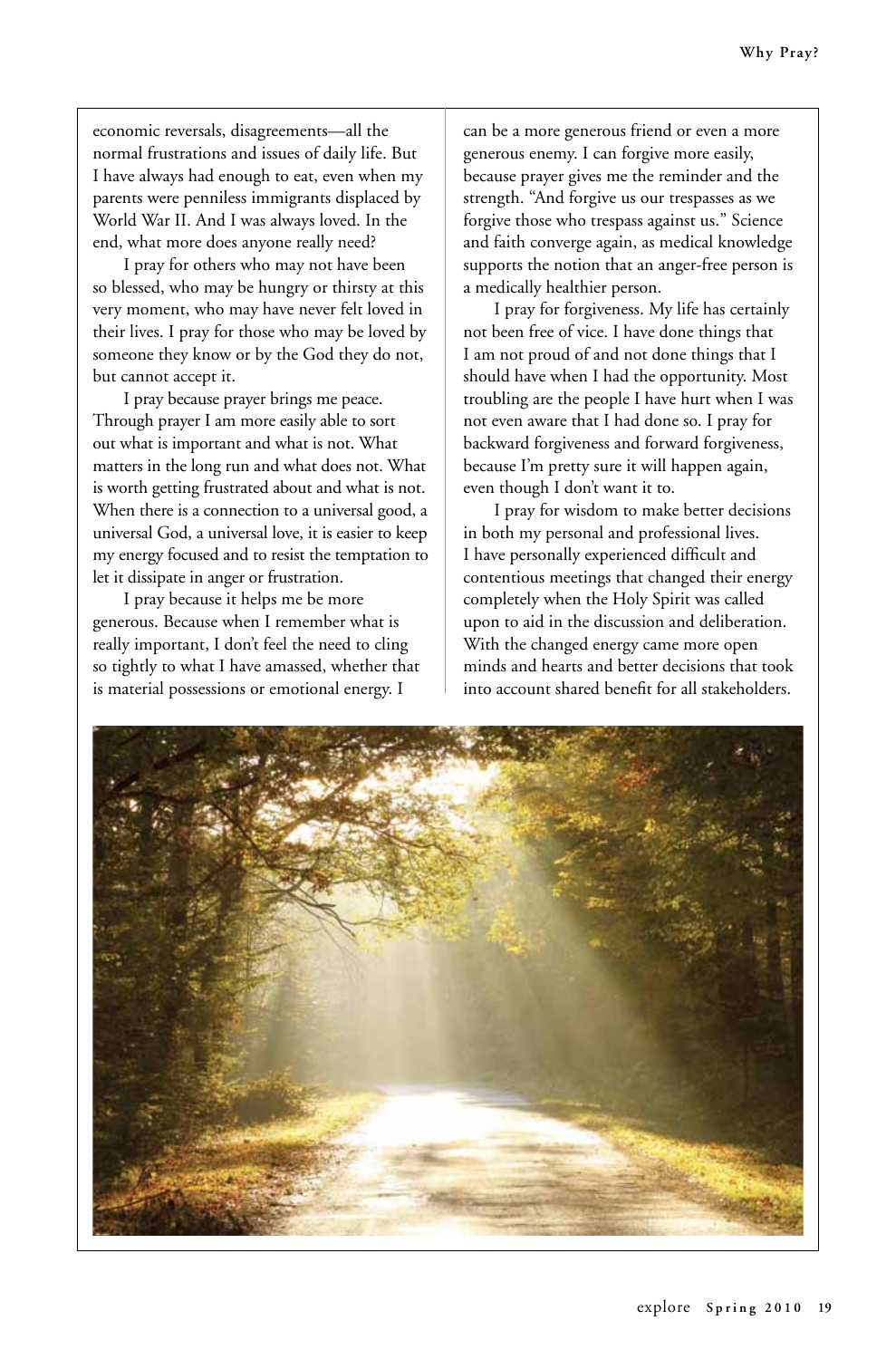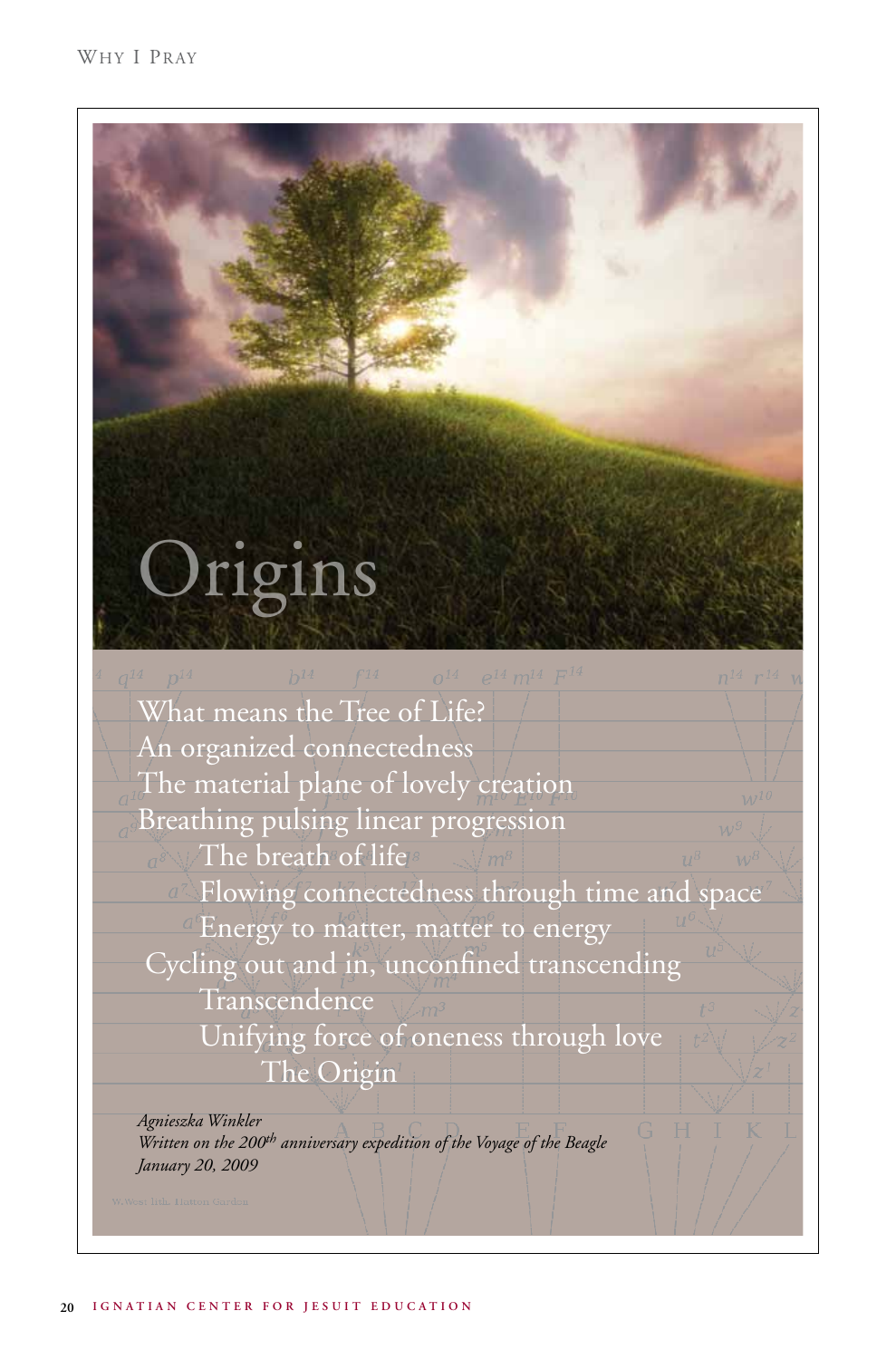*The longer I live, the more comfortable I am with the "un-understanding" and "un-knowing" that comes with the human condition. It is perfectly comfortable for me to know deeply within me that the Great Myster y understands and knows, and that this is just plain good enough.*

Win-win has proven to be better in business in the long run than win-lose.

I pray even when it seems difficult to focus and the distractions are many. I make the best of it because I know that the intent to pray is as important as the prayer itself.

I pray with great praise and awe and admiration for the God who has created this stupendously beautiful world with vast oceans that gleam with gold and silver depending on the light; with little birds who look like they move on roller wheels as they follow the foam of the surf; for the majestic mountains of all colors from purple and red horizons to white needles poking the sky; for the tiniest frog and the biggest elephant. And for God's people, from the nomadic family in the steppes of central Mongolia who shared fermented mare's milk with us in their ger, to the shaman in mountains of Bhutan who blessed us just because we were there, to the 8-year-old indigenous girl on the edges of the Amazon who sang us a song of thanks for the pencils and paper she has just received, to the "Captains of Industry" with whom I had the pleasure of working for many years in Silicon Valley, San Francisco, New York, and other places around the world. These CEOs, VPs, and managers care deeply that their products really help customers in their business or personal lives. They care about their employees' well being and believe their companies are part of a community and that this means they owe something to that community as much as they do to their shareholders.

I have a lump in my throat and a tear forming in my eye as I write this and think about how much there is to praise and for which to be grateful.

Closing with our Voyage of the *Beagle* Expedition, our chartered 757 airplane was filled to the brim with type-A overachievers. They were all highly educated, scientifically minded, well traveled, and knowledgeable. We had 18 formal lectures and many *in situ* impromptu lectures and discussions with our Stanford and Harvard professors during our month together. Our professors did their best to keep the discussions about the existence of God within the historical context of the controversies that Darwin's insights caused. Towards the end of the trip, however, once there was a greater sense of intimacy among the group, the professors were unable to contain the discussions and they veered to a modern context of "Is there or is there not a God?" and what role does this God have. We had all spectrums of belief and religious practice and non-practice represented. As the discussions became more intimate, it became apparent that some without religious tradition and even some without an expressed belief in a higher power, struggled within themselves on how to explain so much of creation and so much of what they had witnessed in their own lives without acknowledging a higher power of some kind, an energy force beyond our humanness, a cosmic entity that encompasses time, space, and matter.

The longer I live, the more comfortable I am with the "un-understanding" and "un-knowing" that comes with the human condition. It is perfectly comfortable for me to know deeply within me that the Great Mystery understands and knows, and that this is just plain good enough. **e**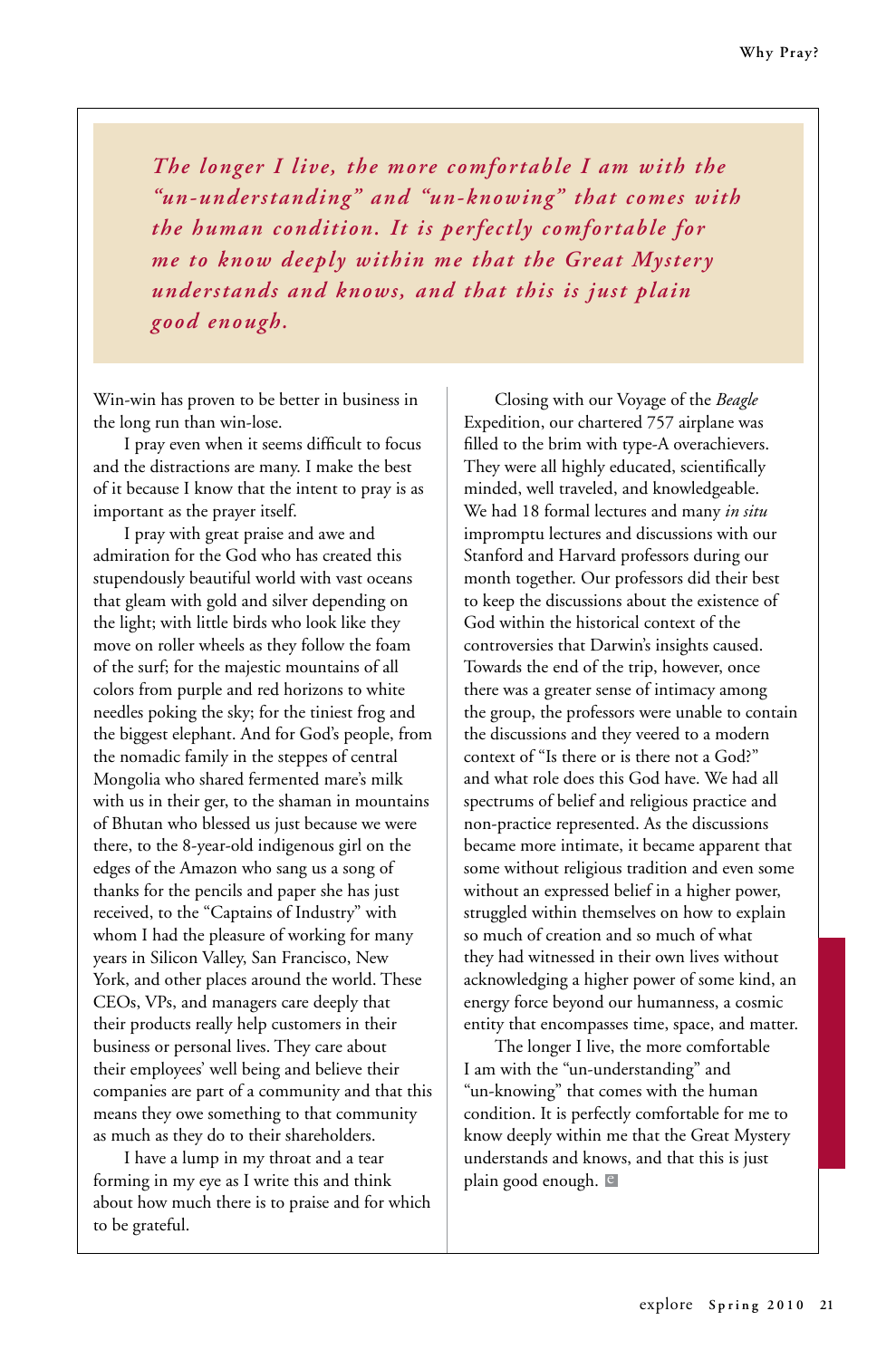### Why I Pray



**By Paul a Huston** *Camaldolese Benedictine oblate and author of several books on spirituality, including* The Holy Way: Practices for a Simple Life

Many years ago, easily 20 by now, I began having experiences of light—these, during a particularly dark and grueling time, and after nearly two decades of calling myself an atheist. They came unbidden, and there were only a handful of them. But they were real enough to move me from angry non-belief to tearful surrender.

The first happened in my kitchen. I was kneading bread and mulling over my many problems when suddenly the room began to fill with a gentle light. I looked toward the window, assuming it was some trick of sun and clouds and time of day, but this was not the case. Meanwhile, as I stood there with my hands sunk in warm dough, I saw that the butcher-block, the double sink, and the wooden cupboards around me were becoming drenched in gold. I froze, waiting for whatever might happen next.

Nothing. Instead, after minutes or perhaps only seconds—weirdly, time had stopped too the light began to drain from the air as quietly as it had appeared.

Does such an event come out of the blue? No, surely not. For months before, I'd been restless and disturbed by what felt dangerously close to a resurgence of religious longing. But I had so very many reasons to resist: a broken marriage, secret guilt, vengeful thoughts, disgust at the very notion of an all-powerful, purely loving God who could prevent suffering but chose not to. Inside me, armies clashed in the night.

But then came the visitation of the light, followed by waves of relief and a dawning hope. Within weeks, I was reading Tolstoy's *Confession*, and soon after, found myself weeping in the middle of the night while a steamroller crushed me under the weight of new, unwelcome selfknowledge. At the end of all this *Sturm und Drang*, I emerged, exhausted but freed from the stubborn tentacles of resistance. Still frail, still bemused, but a Christian once again.

Some months later, I had a second experience of the light, this time while walking in the countryside with a young friend. Again, time stopped and the air seemed to tremble with expectation. I looked down at the skipping child beside me, happily oblivious to what was going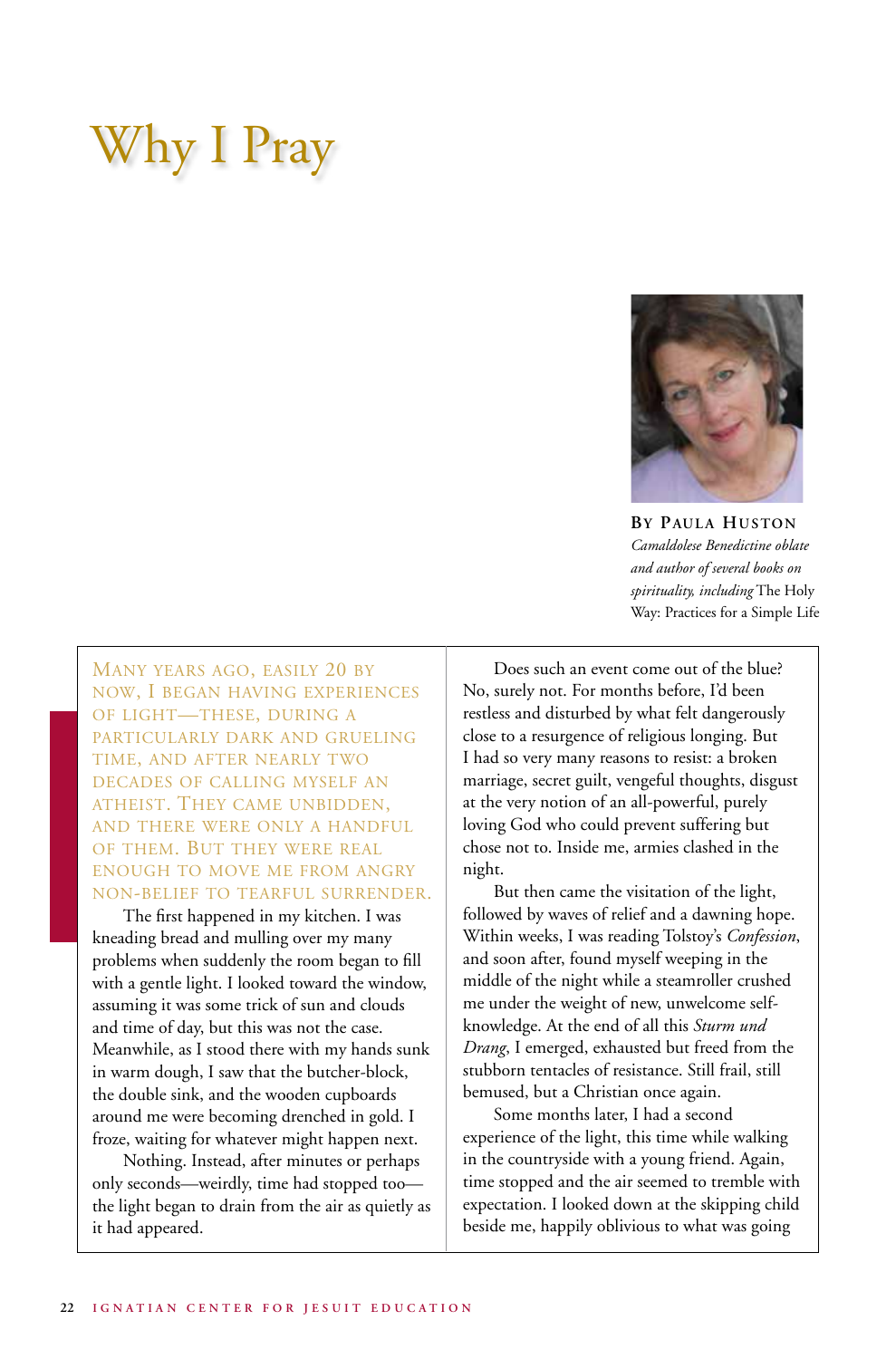

*Despite the insouciant bravado of contemporary atheism and for years I was one of its most adamant proponents the atheist adventure, sad to say, has no final destination except the crumbling edge of the abyss. Those who do not realize this have simply not yet traveled far enough along the path.*

on but nevertheless gold as an icon. Then the wave passed over us and was gone.

If the first experience brought with it private self-revelation leading to reconversion, the second was prophetic: this little girl would eventually be lured into the dark byways of hell, trying to kill herself with alcohol, prescription drugs, knives, and finally cocaine. After years of rehab, she would live with us for a time, and then fail again. I would grieve and grow angry and plead her cause before God as though she were a daughter of my own flesh. But thanks to the light, at the deepest level lay peace, for no matter what else happened to her, I knew she was riding on the wings of angels.

Why these particular manifestations and not some other phenomenon? And why, after a third

and equally overwhelming experience six years later, did they stop, apparently never to return?

I believe these floods of luminosity helped armor me against the soul-killing temptation of nihilism, which at that time constituted my gravest danger. Despite the insouciant bravado of contemporary atheism—and for years I was one of its most adamant proponents the atheist adventure, sad to say, has no final destination except the crumbling edge of the abyss. Those who do not realize this have simply not yet traveled far enough along the path.

Christ is called the light of the world because "what came to be through him was life, and this life was the light of the human race" (John 1:3–4). Nihilism, so attractive in our time because of the false freedom it seems to offer,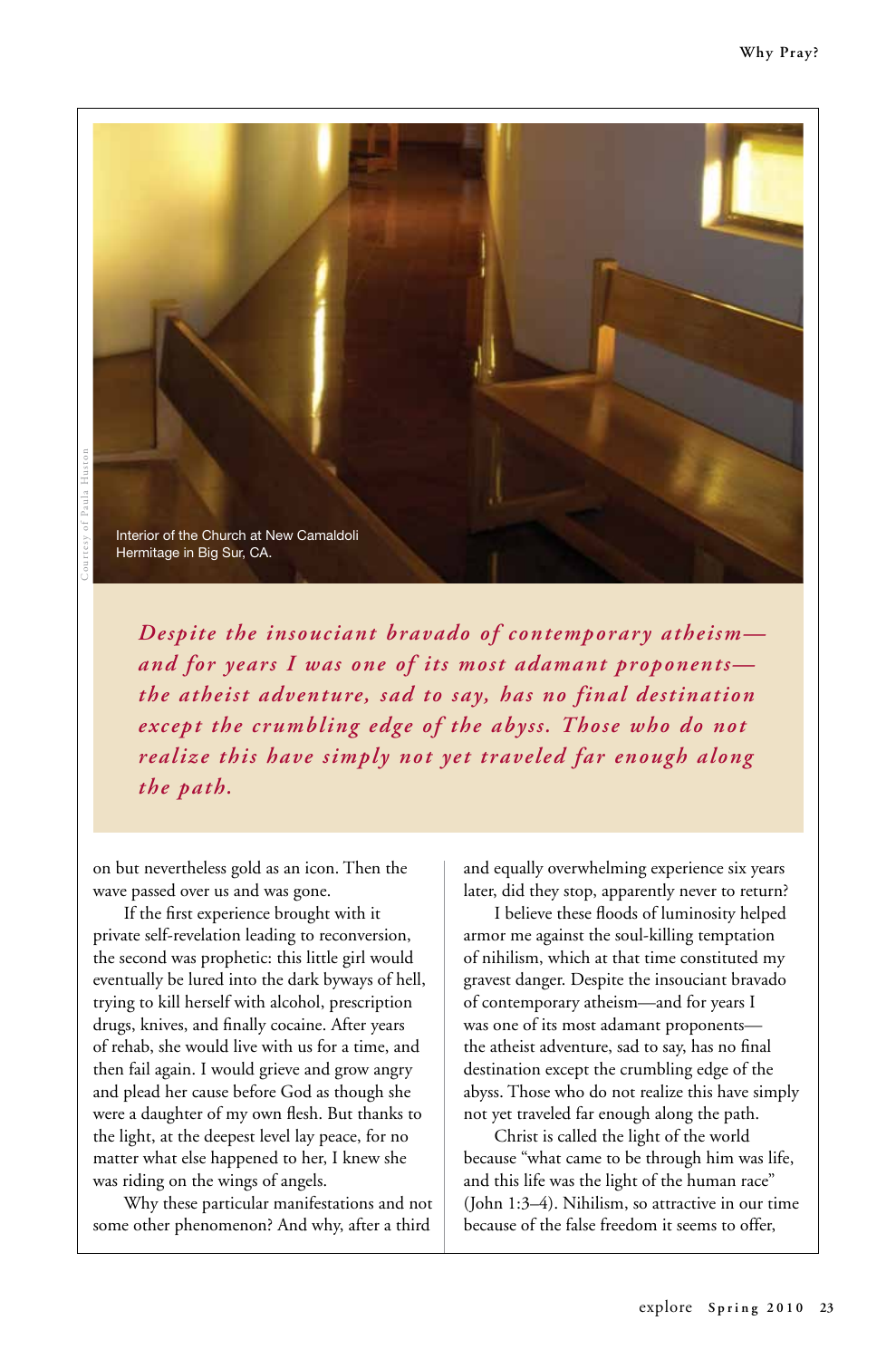cannot prevail against this light which has the power to flood the darkest spider holes. I believe these light phenomena were meant to wake me from my complacent slumber, and once I grasped what was happening to me, there was no longer the need for them.

Instead, prayer became my lamp. Though there are hundreds of reasons to pray for guidance, for sustenance, for courage, for a cessation of suffering, in praise and thanksgiving, in awe—two in particular have been most important to me. One is directly linked to my identity as a child of God, and the other to my particular place within a vast spiritual realm.

During that long-ago night in which I felt myself being crushed under the weight of compunction, things had never looked so grim. Could there be a bigger sinner than I? Yet by dawn, and even in the face of this woeful revelation, something else had taken hold: the conviction that hidden within me was a pearl of great price, a mysterious purity unsullied by the cartload of dross lying heaped upon it. And that God was waiting there to meet me.

Later, I would find validation for this notion in Julian of Norwich's bold declaration, "In every soul to be saved is a godly will that has never consented to sin, in the past or in the future."<sup>1</sup> Despite our indisputable propensity to evil, she was convinced, some part of us remains inviolate. Thomas Merton concurred: "At the center of our being is a point of nothingness which is untouched by sin and by illusion....This little point of nothingness and of *absolute poverty* is the pure glory of God in us."<sup>2</sup>

This virgin point, he taught, is the nexus between what is human and what is divine. When we pray truly and honestly and, as St. Paul urges us, unceasingly, we hold open the portal to that place. When we stop praying, as we do when we become discouraged or weary or full of doubts, we quickly forget this connection exists and go back to living on the surface.

The 20th-century Cistercian, Andre Louf, uses a different image to describe this portal of prayer. Inside us, he says, lies a spring covered by a stone. It is not until we become conscious of the quiet babble of water—the ongoing



Paula Huston and Father Bernard Massicotte on a bench overlooking the Pacific Ocean at New Camaldoli Hermitage, Big Sur, CA.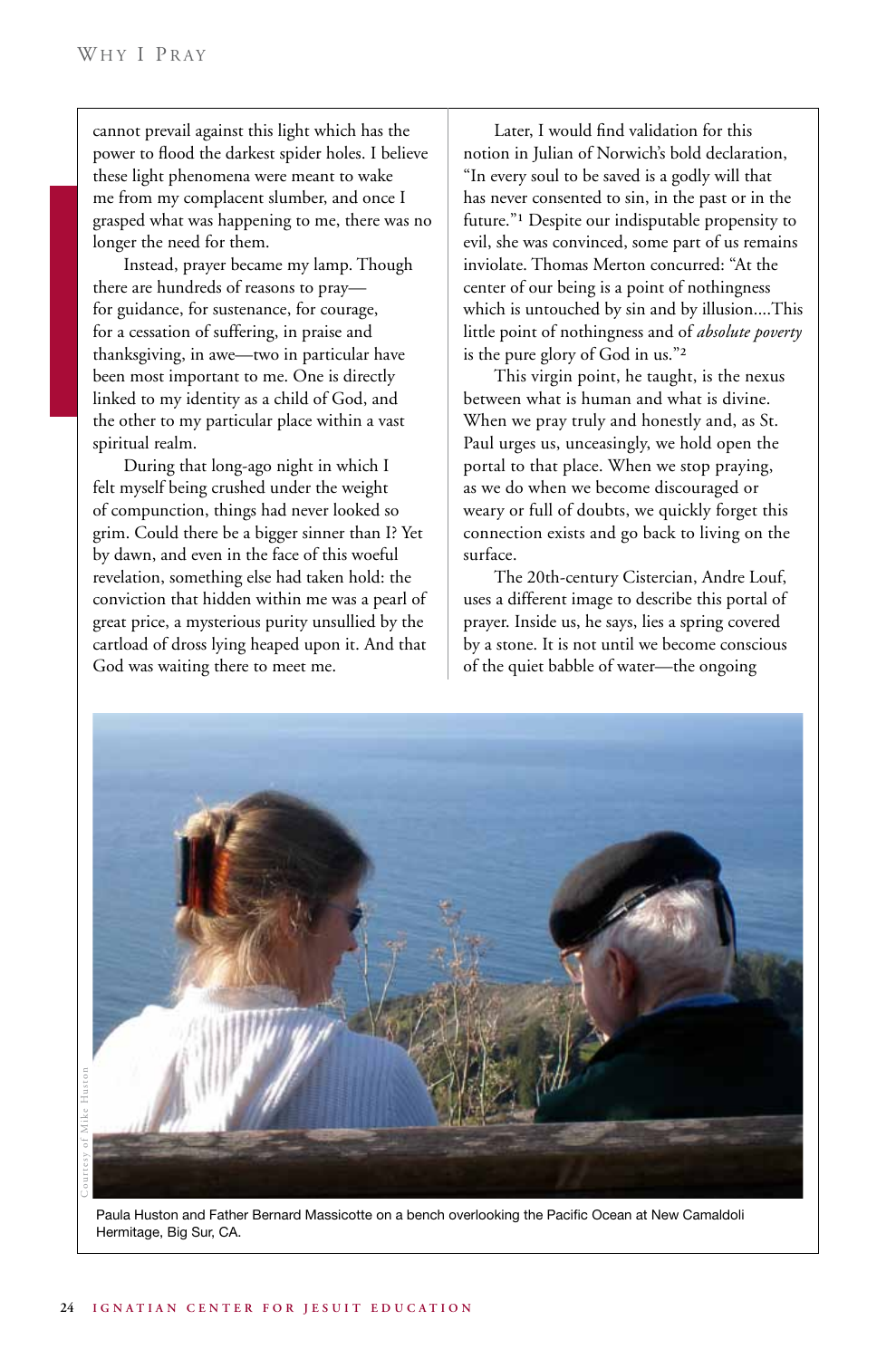*The second reason I pray is as a way of keeping vigil, of watching and waiting for the faint signs and indicators that point me toward my purpose. As the Camaldolese monk Bede Healy puts it, "To keep vigil is to maintain a state of poised alertness to the surrounding spiritual environment,"<sup>3</sup> which, unless we truly concentrate, remains mostly silent and invisible.*

prayer taking place beneath the surface of our distracted lives—that the stone falls away and the living water that Jesus describes comes gushing forth in all its wild beauty.

When I tap into this interior center of purity and communion with God, I know who I am—no longer a spiritually blind cave fish, but a creature of the light.

But I also need to discover why I am here, what my place and purpose might be within the kingdom.

Thus, the second reason I pray is as a way of keeping vigil, of watching and waiting for the faint signs and indicators that point me toward my purpose. As the Camaldolese monk Bede Healy puts it, "To keep vigil is to maintain a state of poised alertness to the surrounding spiritual environment,"<sup>3</sup> which, unless we truly concentrate, remains mostly silent and invisible.

Prayer, however, sharpens spiritual hearing and vision. When I am in a state of prayer, I am focused on the subtle spiritual rustlings going on around me. Often the messages seem prosaic: go visit your father-in-law this morning, call Karen, sit Annie down for a talk. At times, however, they involve life-and-death issues: Chris is doing drugs again, Ted is suicidal, get yourself to a doctor. I am nudged along mysterious routes I never would have taken on my own. Only later—sometimes years later—can I see the significance of these seemingly unrelated happenings.

Keeping vigil through prayer led me to my third and final experience of the light. For more than a year, I was plagued by a diffuse

restlessness that had no obvious cause; I loved my husband and college-age children, and I was happy to be teaching literature and creative writing at the local university, so what was the problem? Only when I looked at this mysterious unease through the lens of prayer did it start to come clear; I was being called on pilgrimage. Eventually, I heeded that call, setting out for two long months alone around the world.

Partway through the trip, I found myself inside the Holy Sepulchre in Jerusalem. As I knelt beside the stone slab that once held the body of Christ, the tomb began to fill with the same delicate golden light I'd witnessed twice before. And I knew that, once again, I was being urged into new spiritual territory.

Julian's beautiful words sum up best what I learned during those light-drenched moments in the tomb: "I saw for certain, both here and elsewhere, that before ever he made us, God loved us; and that his love has never slackened, nor ever shall. In this love all his works have been done, and in this love he has made everything serve us; and in this love our life is everlasting."<sup>4</sup> E

### **Endnotes**

- 1 Julian of Norwich, *Revelations of Divine Love*, trans. Clifton Wolters (Baltimore: Penguin Books, 1966), 118.
- 2 Thomas Merton, *Conjectures of a Guilty Bystander* (New York: Image Books/Doubleday, 1989), 158.
- 3 Bede Healy, from a retreat offered at New Camaldoli Hermitage, February 5, 2010.
- 4 *Revelations* 212.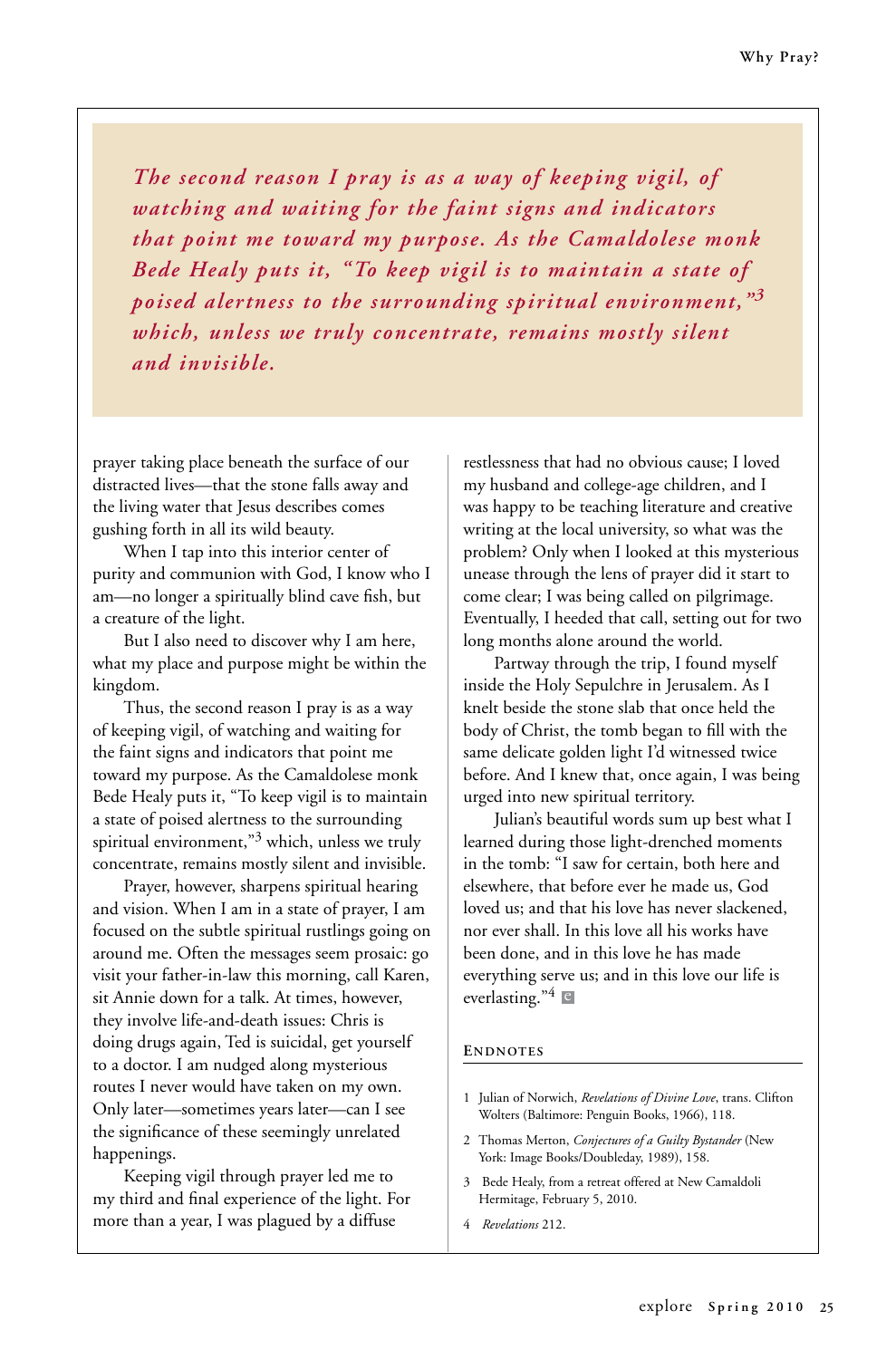### Why I Pray



**By Rev. Aimee Moiso** *Director of Ecumenical and Interfaith Ministries, Santa Clara University*

WHEN IT COMES RIGHT DOWN to it, there are basically two reasons why I pray: I'm asked to as a professional, or I'm desperate.

As a Presbyterian minister, I'm regularly called upon to lead corporate prayer: before meals with friends or family, at church meetings, with student groups, at Bible studies, and, of course, during Sunday worship.

This is something all clergy get used to being asked to do. One of my friends got this clergy-toclergy advice as she left for seminary: "Whenever anyone says, 'Pastor, would you pray?' the answer is always, 'I would love to.'"

Sometimes when I join non-religious friends for a meal, there is an awkward pause before we all pick up our forks. I can hear them wondering, "Is Aimee-the-minister going to want us to pray before we eat?" Even dyed-in-thewool Presbyterians seem to defer to the religious

professional when it comes to saying grace before a potluck supper. There is always a quiet moment after the tables are set but before everyone lines up to fill empty plates...and all eyes turn toward the pastor.

"I would love to," I respond.

Don't get me wrong; I am happy to lead a table grace or offer a closing prayer. But I wonder about this phenomenon. When everyone turns to the pastor for prayer, is it because the community perceives prayer as something the *minister* thinks is necessary? Do prayers feel perfunctory, sort of like being polite to God by offering "please" and "thank you" to the Divine under the watchful eye of the minister?

As a child, the daughter of a Presbyterian minister, I remember kids on the playground avoiding bad words and dirty jokes in my presence because, said one in a stage whisper, "Aimee's dad is a *minister*." The implication was that my dad had a direct line to God that could, if needed, get the other kids in trouble. Having heard my dad swear under his breath after hitting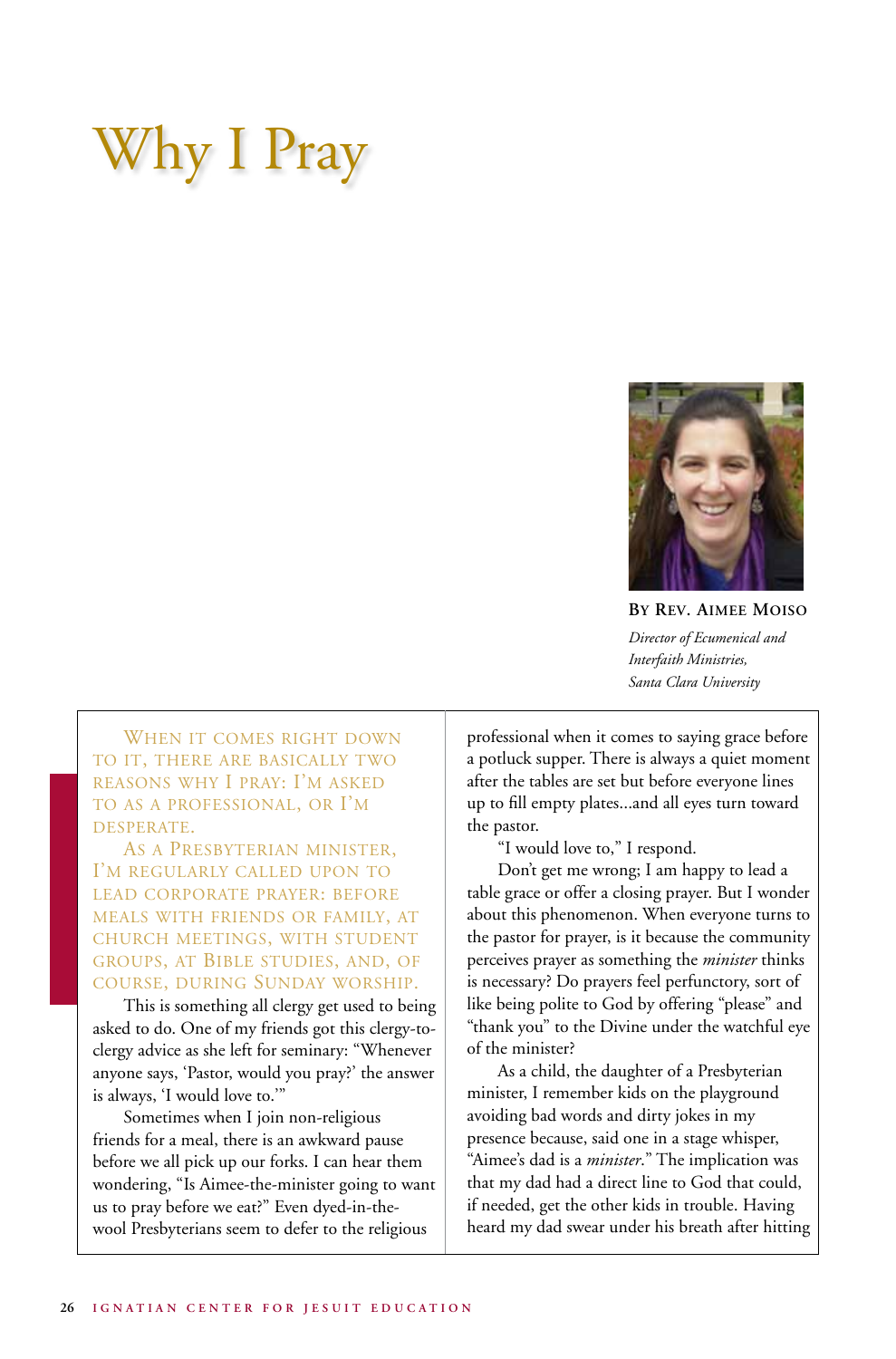*I wonder if Jesus got called upon to pray at every gathering with the disciples. Perhaps that's why he taught them some all-purpose, all occasion words everyone could memorize: "Our Father, who art in heaven…"*

his thumb with a hammer, I didn't have a clue what my classmates were talking about.

I often find that people seem to think prayer offered by a pastor has some kind of authority that is not present in the words of a lay person. Various churches and denominations may come to different conclusions on this point, but in Presbyterianism *the people* are the church. The pastor has no more power to talk to or influence God than anyone else. Still, there's something about the minister that seems to carry weight. As an ordained, professionally-trained Christian minister, should I have some special insight into how to pray or how to say what God wants to hear? Perhaps, by virtue of spending time studying many faithful who have come before, I have resources from and knowledge of the myriad ways people have called upon God in times of celebration and need. Mostly, though, I just have more practice stringing words of prayer together in a way that sounds nice, or even just appropriate, in diverse situations.

But this can also be a problem. I am susceptible to the idea that, as a minister, I need to sound "professional" when I lead prayer. It is not uncommon for me to be thinking more about how my words of prayer *sound* and than about whether I feel and mean them in the moment. This is, perhaps, the other side of "praying because it's expected of you": you can start to believe that the beauty or elegance you give a prayer is more important than its sincerity.

I wonder if Jesus got called upon to pray at every gathering with the disciples. Perhaps that's why he taught them some all-purpose, alloccasion words everyone could memorize: "Our Father, who art in heaven…"

I have a small clergy group with whom I meet monthly for conversation, prayer, and

Mexican food. The awkward pause before we dig into our burritos is usually rooted in the silent question, "Whose turn is it to pray?" While all of us are amenable to the task, each is also aware that we are all "professionals" and are regularly asked to pray "professionally." I won't speak for my colleagues, but in my head I'm often thinking, "Oh, I hope it's not my turn—it's nice to not have to lead."

Fortunately, in this particular group we often drop all pretense and pray the words that are truest: "God, I don't know." "God, I'm angry." "God, I don't understand." "God, I have sinned." "God, help." It's nice to express these words around other ministers, because they are sometimes hard sentiments for parishioners to hear. Clergy are supposed to be strong in their faith and connected to God, not scared, confused and in doubt. But such three- or four-word prayers are still the ones I pray when I'm desperate, and, even as a minister, they are the most common and most honest prayers I pray.

The time in my life when I was most consistent about personal prayer was while my mom was sick with cancer. I had a regular group with whom I prayed weekly for my mom's recovery, and I led something of a life of constant prayer myself: prayers for miracles of healing, prayers that God would use my family as an example of the power of prayer, prayers that the next phone call from home would be good news rather than bad, prayers that the tumors would shrink and vanish, prayers to awaken from the nightmare of waiting for your mom to die. I sent these prayers to the heavens as often as I thought about it, which was about every three or four seconds. Mostly, I prayed because I didn't know what else to do.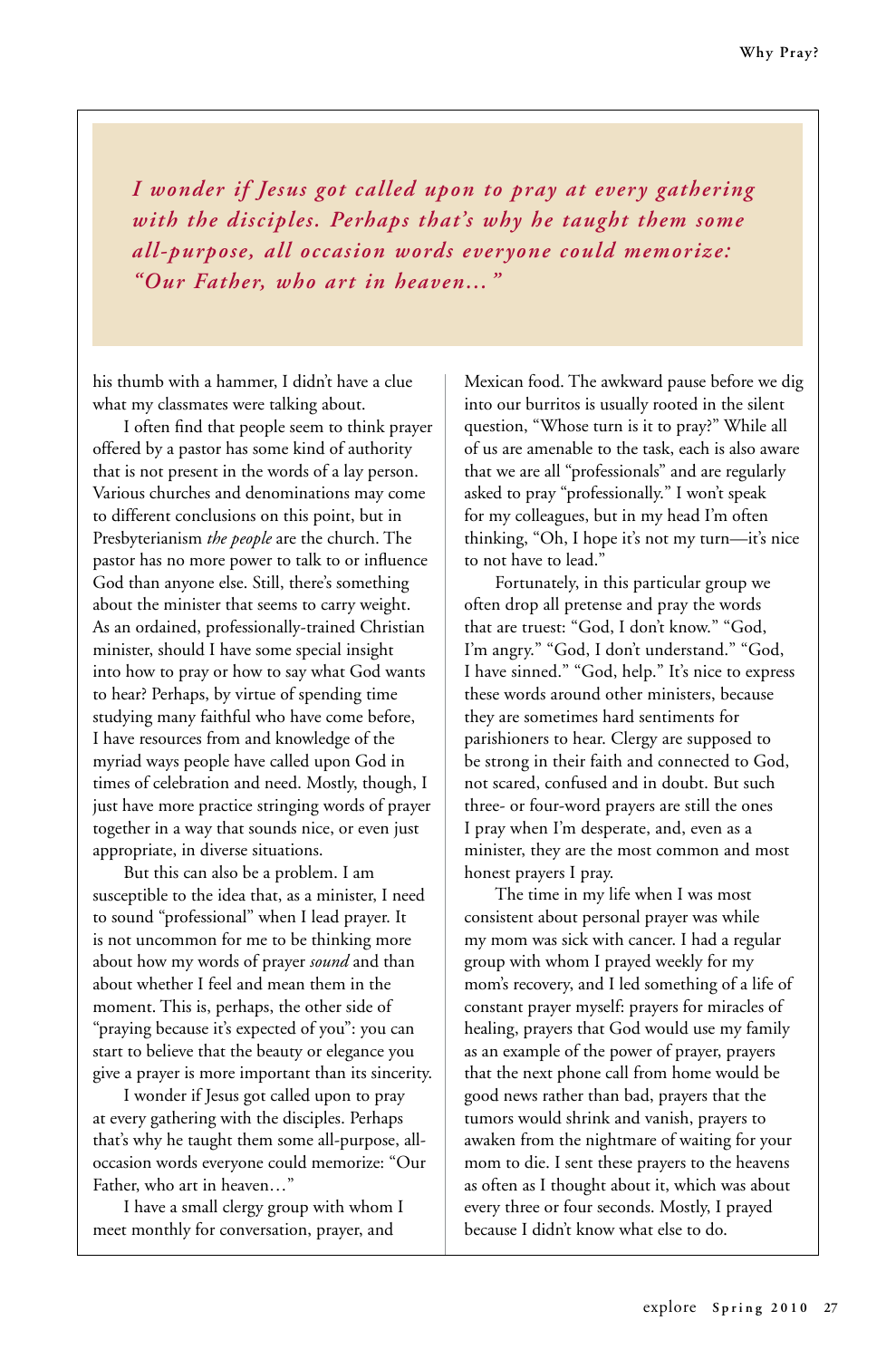All of my prayers of desperation are like that, because they come at the moments I slow down enough to remember I'm not in control. We all know our illusions of control—over our lives, our jobs, our health, our security—are just that: illusions. But we exist in a world where every day we get ready for work, brush our teeth, and lock our front doors anyway, and it is easy to start thinking that we're in charge.

Watching my mom die in an easy chair in our living room was probably the moment when I knew beyond a shadow of a doubt that I was not in control of my life or anyone else's. That day, I stopped believing God would protect me or my loved ones from pain and grief, and my prayer life (such as it was) changed forever. I still pray boldly for healing of mind, soul, and body, but I don't have the same hope those prayers will be answered. Even as I ask God for healing, I'm actually looking for strength and wisdom to deal with what is, and whatever is to come.

And so I pray desperation prayers all day long, even now. Sometimes these prayers start early in the day, like as I'm in the shower thinking about all that is on my plate. Usually, that prayer is, "How am I going to deal with this?" Sometimes, the desperation prayers come at night as I rest my head on the pillow. Those prayers sound more like, "How could I have done that?" or "Tell me it's not true" or, simply, "I don't know what to do." These prayers come from my lips unbidden, raw, and unvarnished,

and totally aware of mortality and vulnerability and frailty. I pray them in the face of utter powerlessness, when there is nothing else I can do but hope someone is listening who has more power than I do.

I used to beat myself up about not having a more rigorous, regular prayer life. I know that for many people, the discipline of daily prayer time is a source of strength and centering in their life of faith. Perhaps it could be that for me, too.

But for now, I take comfort in the fact that prayers of desperation keep me honest and focus me on the realities around me today: the hundreds of thousands dead after the earthquake in Haiti ("God, have mercy"), interesting and perhaps unsettling changes happening in the office ("Be with us"), conversations—both promising and difficult—with students ("Thanks" and "Forgive me"), and successes and failures and unknowns all around ("Grant me love").

In the end, desperation prayers are bridges for me: between the professional realities of serving as a minister and the lived experience of being merely human; between modeling a life of faithfulness and honestly acknowledging my brokenness; between pretty, poetic prayers that lift the heart, and gritty, dirty ones that reveal both my faith and my doubt.

And I pray them all—sometimes because I'm asked to, and just about all the time because I'm desperate. e

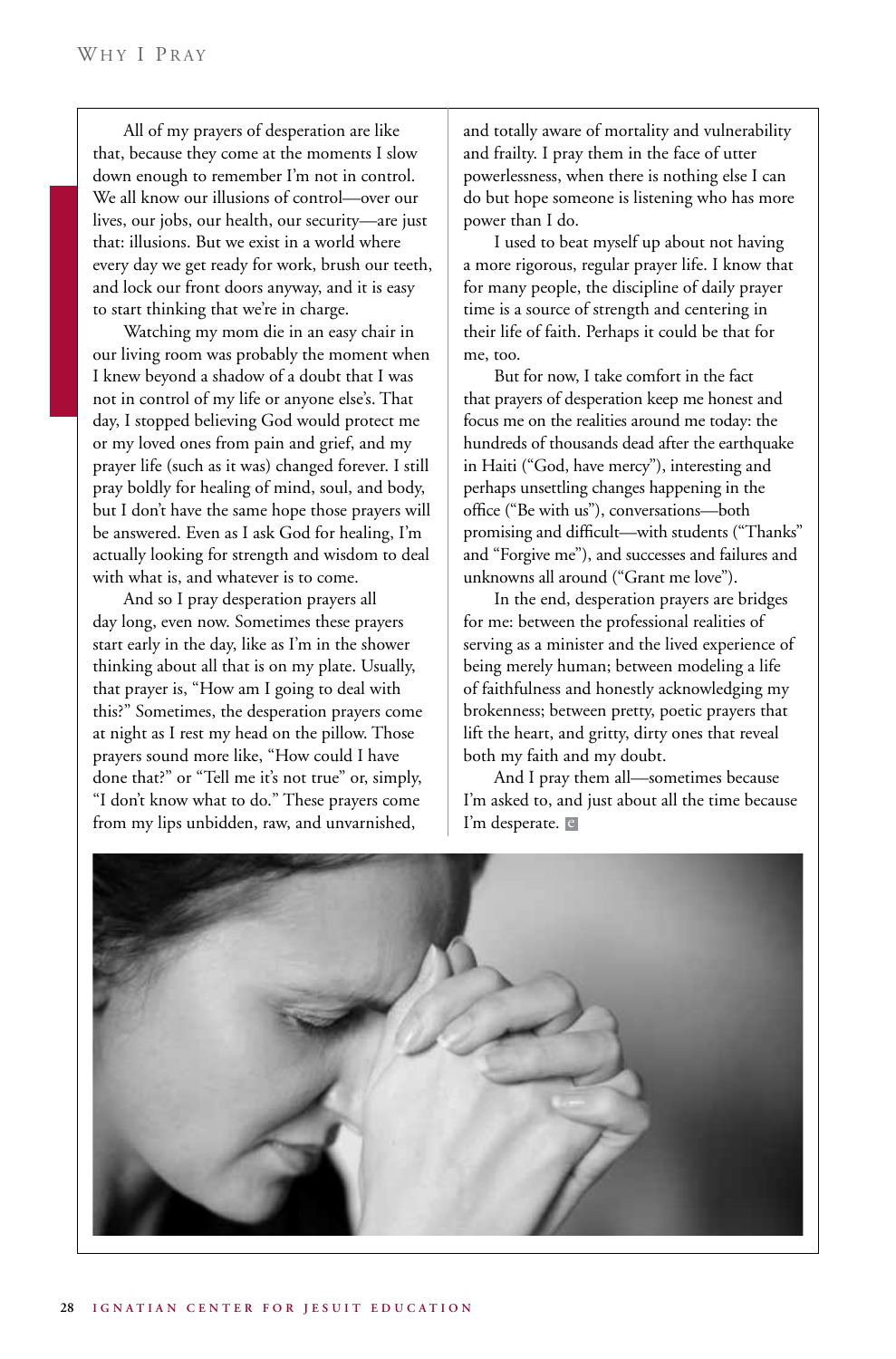## Why I Pray



**By Andrew J. Garavel, S.J.**

 *Assistant Professor, Department of English, Santa Clara University*

I was born and raised in Connecticut, so allow me to confess a certain Yankee reticence in speaking of a subject my background tells me is usually left unspoken. If I am going to tell you why I pray, as opposed to why anyone does or might, it ought to come from my life, and a large part of that has been spent as a teacher of English. So I have a story for you. It's not my own, but from a wonderful Irish writer named John McGahern, who died in 2006. Even if nothing else I have to say is of interest, you might be moved to read the story for yourself and maybe look up some other things McGahern has written. And if that happens, I will be satisfied.

It's called "The Country Funeral," <sup>1</sup> and it's the story of three brothers from Dublin named Ryan: Philly works in the oil fields of Saudi Arabia, returning home once every 18 months; Fonsie, who has lost his legs, lives with their widowed mother; John, a schoolteacher, is the only one to have married. The story begins

three weeks into one of Philly's visits, when he is beginning to grow bored:

…Philly had come home in a fever of excitement from the oil fields. He always came home in that high state of fever and it lasted for a few days in the distribution of the presents he always brought home, especially to his mother;…the meetings with old school friends, the meetings with neighbours, the buying of rounds and rounds of drinks; his own fever for company after the months at the oil wells and delight in the rounds of celebration…and now all that fever had subsided to leave him alone and companionless in just another morning as he left the house… with nothing better to do than walk to Mulligan's [the corner pub]. Once there, he comes to a decision:

The waiting silence of the bar became too close an echo of the emptiness he felt all around his life…. He'd go back to the house and tell his mother he was returning early to the oil fields. There were other places he could kill time in.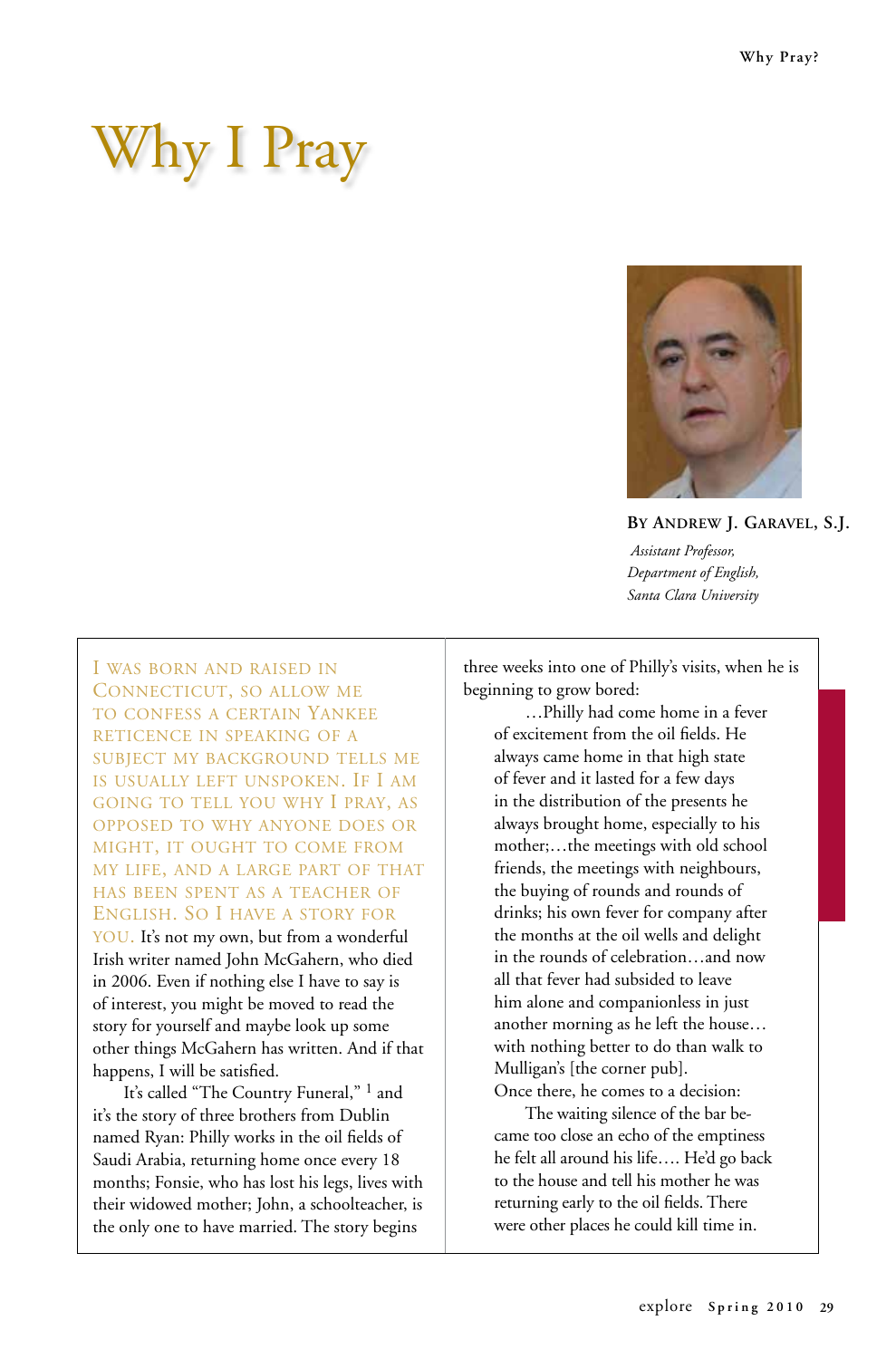He comes home, however, to momentous news: the mother's brother has died at the family farm in the midlands of Ireland, and the three nephews are to go down for the funeral (their mother pleads her dubious frailty). When they were boys, their mother took them to Uncle Peter's farm every summer—for "the plain, good food" and to get out of the city, she claimed, but really to escape their father. Peter, a bachelor, was a solitary man and put up with them only out of family duty:

He showed them no welcome when they came, spent as little time in the house as possible, the days working in the fields, visiting other houses at night where, as soon as he had eaten, he complained to everybody about the burden he had to put up with. He never troubled to hide his relief when the day finally came at the end of the summer for them to leave. In the quick way of children, the three boys picked up his resentment and suffered its constraint …Out of loneliness there were times when he tried to talk to them but the constraint had so solidified that all they were ever able to give back were childish echoes of his own awkward questions.

Now, 20 years later, Philly seizes on the funeral as a diversion from his boredom and



eagerly starts making plans. Fonsie, on the other hand, goes only after an angry protest, while John immediately agrees, but without a word of his feelings or motivations. The three are about as different from one another as possible, and each brother's response to a given memory or event illuminates his personality. Philly, as we've seen, is something of a hail-fellow-well-met, jovial, at least on the surface, and hungry to be liked. He makes good money and spends it freely when he comes home. Projecting an air of good will, he glosses over pain when he sees it at all; his answer to most problems is to buy the world another round of drinks.

Unless you're a saint, you wouldn't want to spend more than three minutes with Fonsie. A more conventional writer might have given him at least one sympathetic trait but, confined to his wheelchair, he embodies the sad truth that suffering does not necessarily ennoble. He responds to everything around him with unrelenting sarcasm and bitterness, as in his description of the funeral procession:

Several times I thought you were going to drop the coffin. It was more like a crowd of apes staggering up a hill with something they had just looted. The whole lot of you could have come right out of the Dark Ages, without even a dab of make-up.

John is another sort entirely, less talkative than his brothers and more sober (in every sense of the word). Cautious and reserved, the few things he says are uttered "vaguely" and "carefully": you don't get much from John. At first he seems to be the peacemaker of the family, but it becomes clear that his primary wish in life is to be left alone ("He got on better with strangers than with either of his brothers"). Though he seems to detest his job, he buries himself in teaching and the school routine; he has even refused an offer to become headmaster just so no one will bother him. As he says during the umpteenth wrangle between Philly and Fonsie: "I'm out of this … What people do is their own business. All I ask is to be let go about my own life."

In this passage, the brothers reveal themselves in their divergent responses to their late uncle: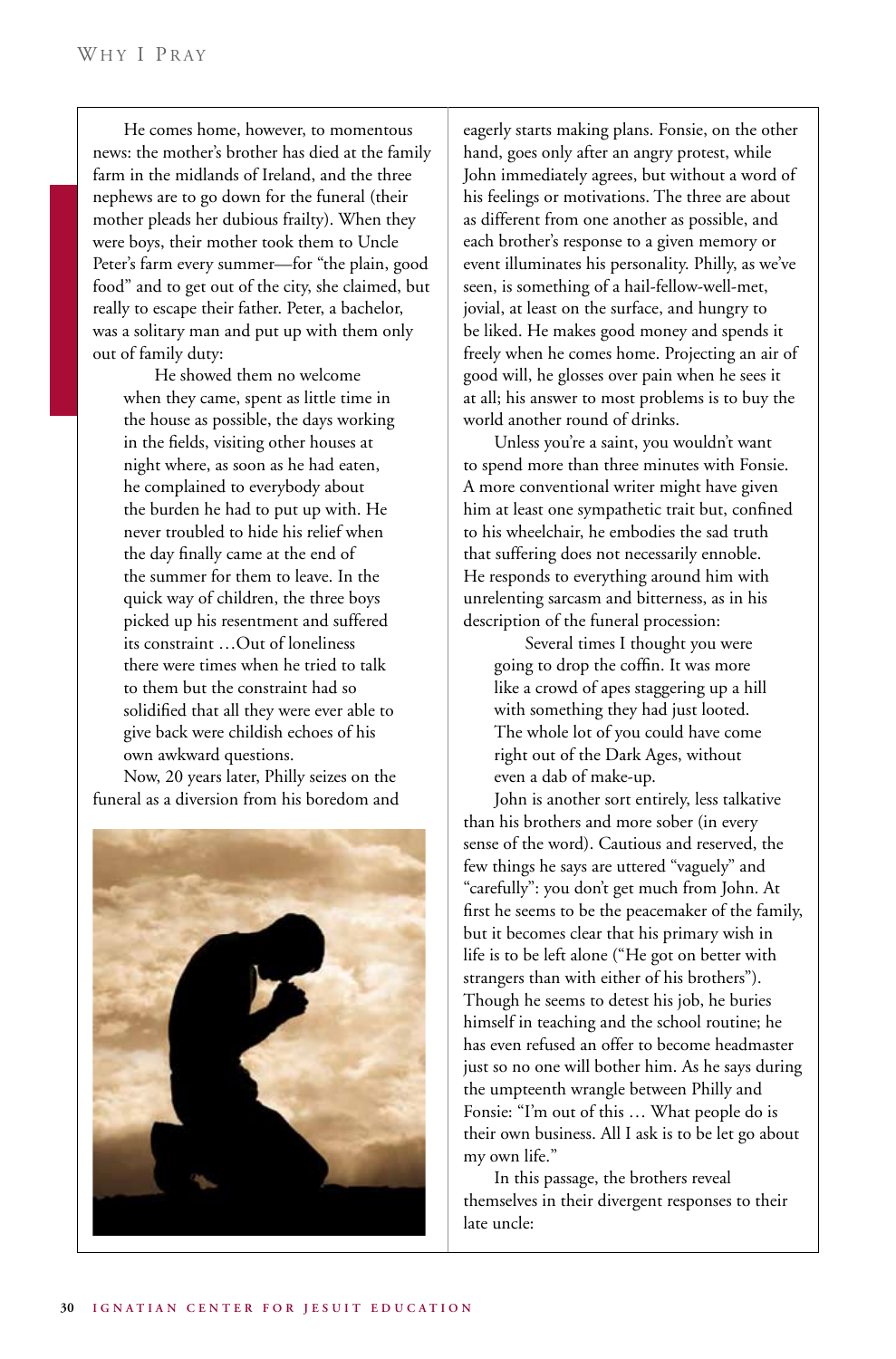*I know that without prayer I will be left with my shadows; I pray so that I might see my life and others' lives less through those shadows and distortions, and more and more with the eyes of love with which Jesus looked on the world.*

[Philly said,] "He wasn't all bad. Once I helped him drive cattle into the fair of Boyle…After we sold the cattle…he took me to the Rockingham Arms. He bought me lemonade and ginger snaps and lifted me up on the counter and said I was a great gossoon [boy] to the whole bar even if I had the misfortune to be from Dublin."

"You make me sick," Fonsie said angrily. "The man wasn't civilized. I always felt if he got a chance he'd have put me in a bag with a stone and thrown me in a bog hole like that [dog]."

"That's exaggerating now. He never did and we're almost there," John said as the car passed the church …

Indeed, their characters are far more important than the prosaic events of the story: they attend the wake and funeral, reminisce about Uncle Peter, and settle his estate. The only surprise is Philly's rash announcement that he intends to return to the farm and live there—his stubborn testimony that the long-ago summers were actually idyllic, though everyone else remembers them as painful and tedious. This leads to one final drunken fight before the brothers head home to report to their mother. Fonsie repeats his bitter jibe—"They were like a crowd of apes carrying the coffin up the hill" while the last word belongs to Philly: "'Anyhow, we buried poor Peter,' [he] said, as if it was at last a fact."

So what does all this have to do with prayer? As I said at the outset, this ought to have some connection to my life, and believe me, I *know* these guys. In fact, I might say I've *been* each of them at one time or another. Like Philly, I have too often lived out of a baseless, cockeyed

optimism, and an inordinate need to be liked and accepted. I have stewed resentfully in my own hurts and disappointments like Fonsie, and have gone on to speak words of sarcasm and condescension. And like John, I have longed for what I imagined was safety, losing myself in the daily routine and asking that the world do no more than leave me alone. All of these, of course, are illusions. At one point McGahern says that Philly's false sense of well-being is "blinding him to the poor fact that it is not generally light but shadow that we cast." I know that without prayer I will be left with my shadows; I pray so that I might see my life and others' lives less through those shadows and distortions, and more and more with the eyes of love with which Jesus looked on the world, through the eyes of the one who said, "I am the light of the world. Whoever follows me will never walk in darkness, but will have the light of life" (John 8:12). As the late Pedro Arrupe, S.J., asked the Lord:

Teach me your way of looking at people: as you glanced at Peter after his denial, as you penetrated the heart of the rich young man and the hearts of your disciples. I would like to meet you as you really are, since your image changes those with whom you come into contact.<sup>2</sup> e

### **ENDNOTES**

<sup>1</sup> John McGahern, "The Country Funeral," in *The Penguin Book of Irish Fiction*, ed. Colm Toibin (New York and London: Penguin, 1999), 834–58.

<sup>2</sup> Pedro Arrupe, S.J., from *Hearts on Fire: Praying with Jesuits,* ed. Michael Harter, S.J. http://ignatianspirituality.com/ ignatian-prayer/prayers-by-st-ignatius-and-others/teach-meyour-ways/.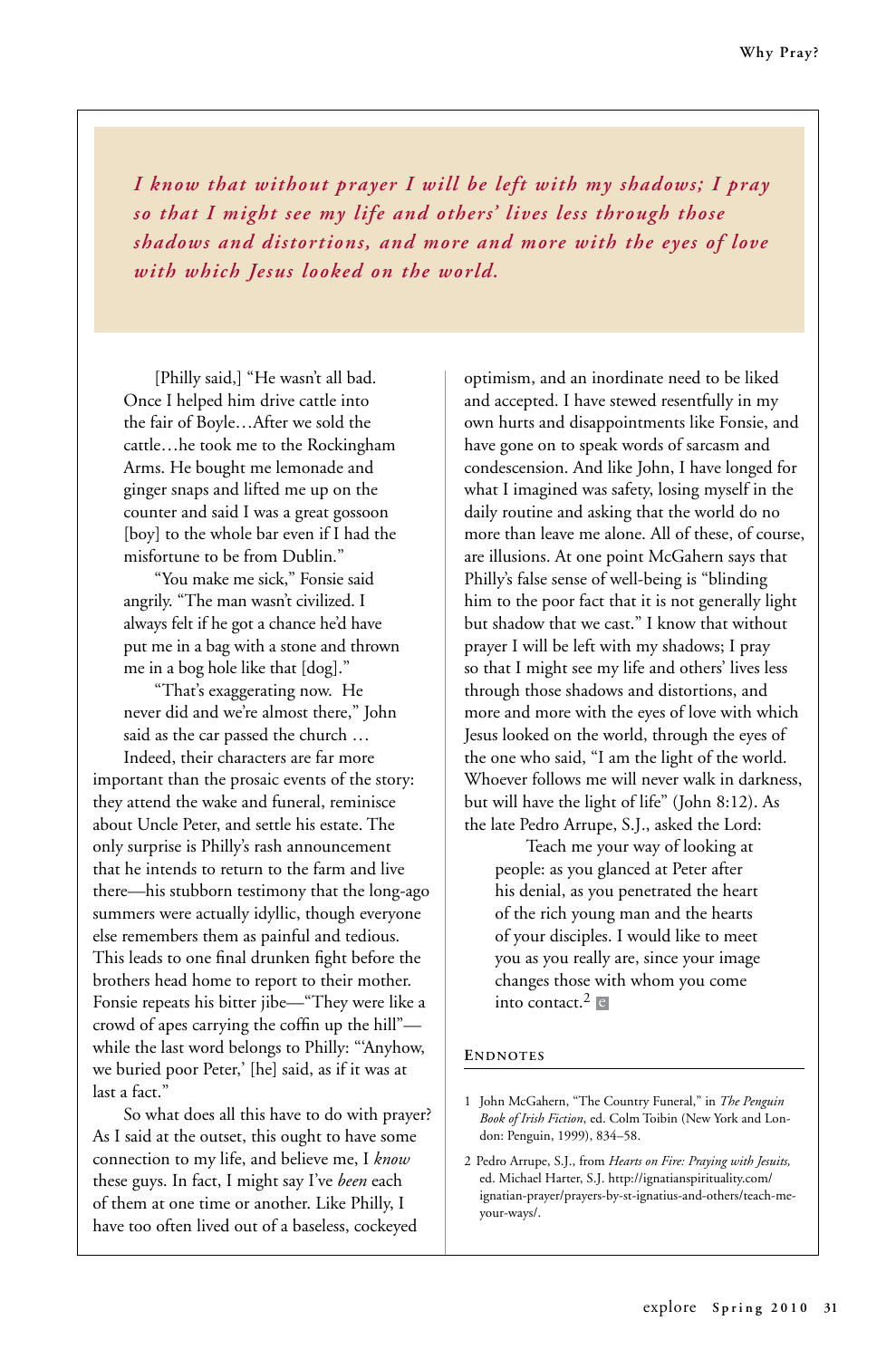### BANNAN GRANT REPORT | Dialogue and Design Grant



Conversations on Clare of Assisi



**By Jean Molesky-Poz** *Lecturer, Department of Religious Studies, Santa Clara University*

In 1777 the Franciscan missionaries named the new mission Santa Clara de Asís, the first California mission to be dedicated in honor of a woman, as the southern companion for San Francisco de Asís (Mission Dolores) at the mouth of the San Francisco Bay. In 1851, Italian Jesuits Michael Accolti, S.J., and John Nobili, S.J., established the original Santa Clara College around the Mission Santa Clara de Asís, which in 1912 became the University of Santa Clara. Thus Santa Clara University finds itself endowed with two extraordinary legacies: Clare of Assisi, founder of the Franciscan community of women, and Ignatius of Loyola, founder of the Society of Jesus.

The Greek term *charism* designates spiritual gifts that are received by an individual or group for the service and building up of the community. These gifts are "unusual, spontaneous and creative."<sup>1</sup> A charism, then,

is a living gift, a breath of the creator spirit in a dynamic history to be adapted to the times and places, to the sociocultural contexts and needs of people. If we look at our roots, the SCU community is blessed with two distinct yet incredibly complimentary charismata.

The Ignatian charism and vision deeply shapes our Jesuit, Catholic identity at SCU. Students engage in an education that addresses the whole person. Physical spaces, such as the St. Ignatius lawn and residential learning communities, are named after Jesuits. The Ignatian Center for Jesuit Education, the Arrupe Center, the Bannan Institute, the Kolvenbach Solidarity Program, and the DISCOVER project reflect Jesuit influences, as do the Campus Ministry program, the Ignatian retreats, and resources for serving in the Jesuit Volunteer Corps. Many students and alumni understand themselves as "leaders of competence, conscience, and compassion who will help fashion a more just, humane, and sustainable world."<sup>2</sup>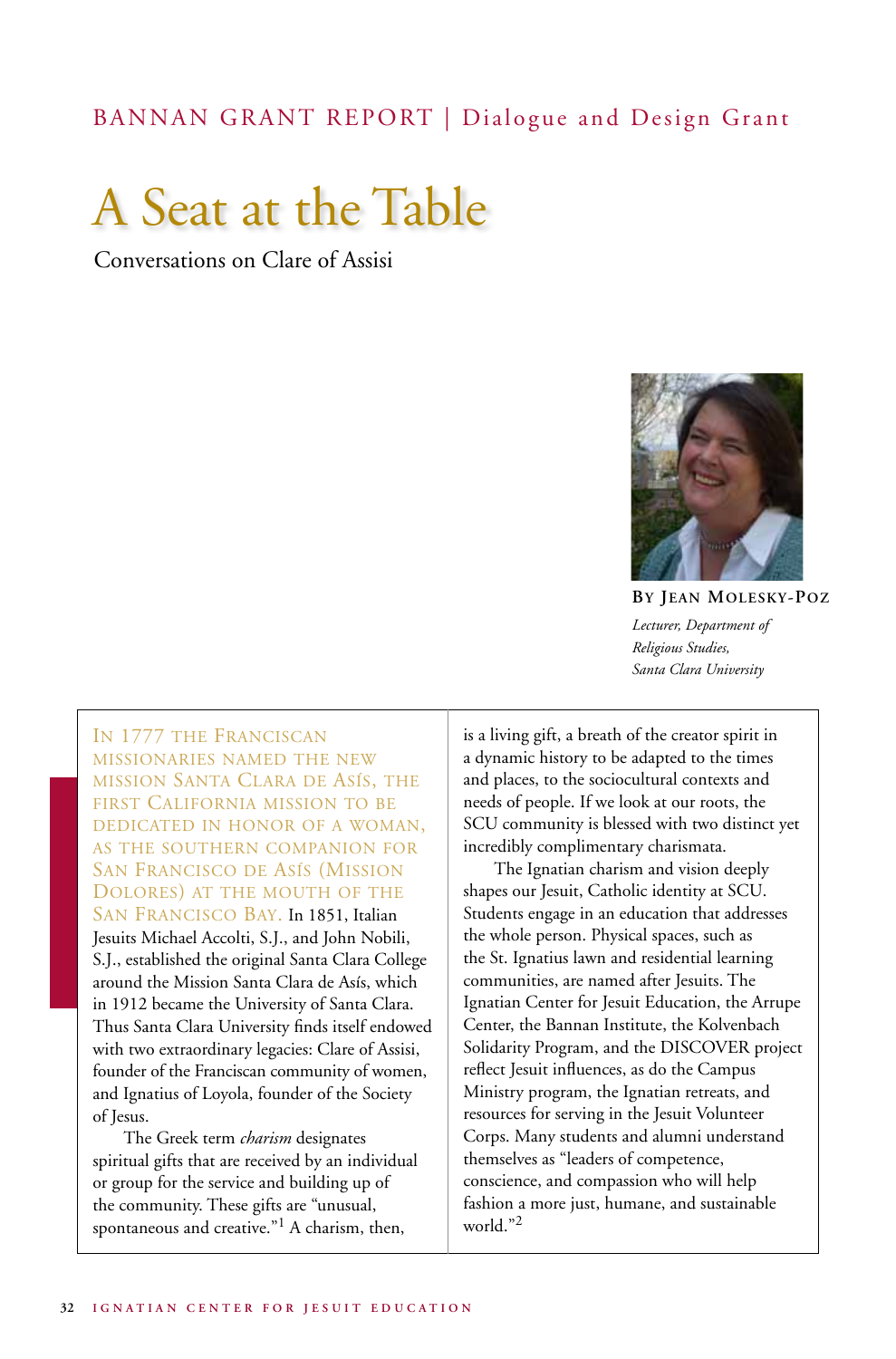

Santa Clara University faculty, staff, and student participants in the House of Clare Retreat, January 2010.

Santa Clara University bears the name of St. Clare of Assisi (1193–1253). Two colonial Spanish statues of St. Clare grace the Mission chapel, and one stands in the St. Clare Room. In recent years, a medieval garden (2003), a new sculpture (2009), and the St. Clare Room in the new Harrington Learning Commons and Orradre Library have been dedicated and named after her. But many on campus do not know that Clare of Assisi was a medieval contemplative woman, healer, leader, and partner in developing the Franciscan community; she was the first woman to write a Form of Life for a woman's community. This dialogue and design grant from the Bannan Institute to the Department of Religious Studies for *A Seat at the Table* provided us resources to consider in intentional, reflective, and communal venues the charism of Clare. We asked, "How can Clare of Assisi be a light to us here at her namesake, SCU?" That is, how can SCU draw on the life, writings, and living embodiment of Clare to clarify and develop our unique vocations, our contemplative lives, our mutual relations with one another, and our activity in the world?

To this end, *A Seat at the Table* has sought to initiate projects to examine the charism of Clare of Assisi. The activities of 2009–2010 have included the St. Clare Reflection Group; *Conversations with Clare of Assisi: Woman of the Gospel,* January 28, 2010; and the House of Clare Retreat, January 29–31, 2010.

### St. Clare Reflection Group

The St. Clare Reflection Group is a small gathering of 15 faculty, administrators, and staff who have met once each quarter (2009–2010) to consider Clare of Assisi through prayer, reflection, and study of early documents. In October, after a meal together, we met in the St. Francis Chapel and investigated her life through medieval texts. What emerged, as we discussed the *Papal Decree of Canonization* (1255), was not only a chronology of her life, but papal images of Clare as light, a clear mirror, as vessel, as cornerstone, and as fountain. Investigating her *Letters to Agnes of Prague*, we uncovered in Clare's own words her clarity of vocation, courage to act, her marvelous joy in contemplation, and how she cultivated a spirituality of mutual relationality. $3$ 

### Conversations with Clare of Assisi: Woman of the Gospel

Two Poor Clare sisters, Beth Lynn from the Minneapolis Monastery, and Dianne Short of the Cincinnati Monastery, joined us for *Conversations with Clare of Assisi,* on January 28, 2010, in the St. Clare Room. It was the first time in Santa Clara University's 155 years that the SCU community engaged in dialogue with women from Poor Clare communities, who embody Clare's charism of poverty, contemplation, and relational love. These women, who live contemplative and generally cloistered lives, do not often leave their monasteries, except "for reasonable cause."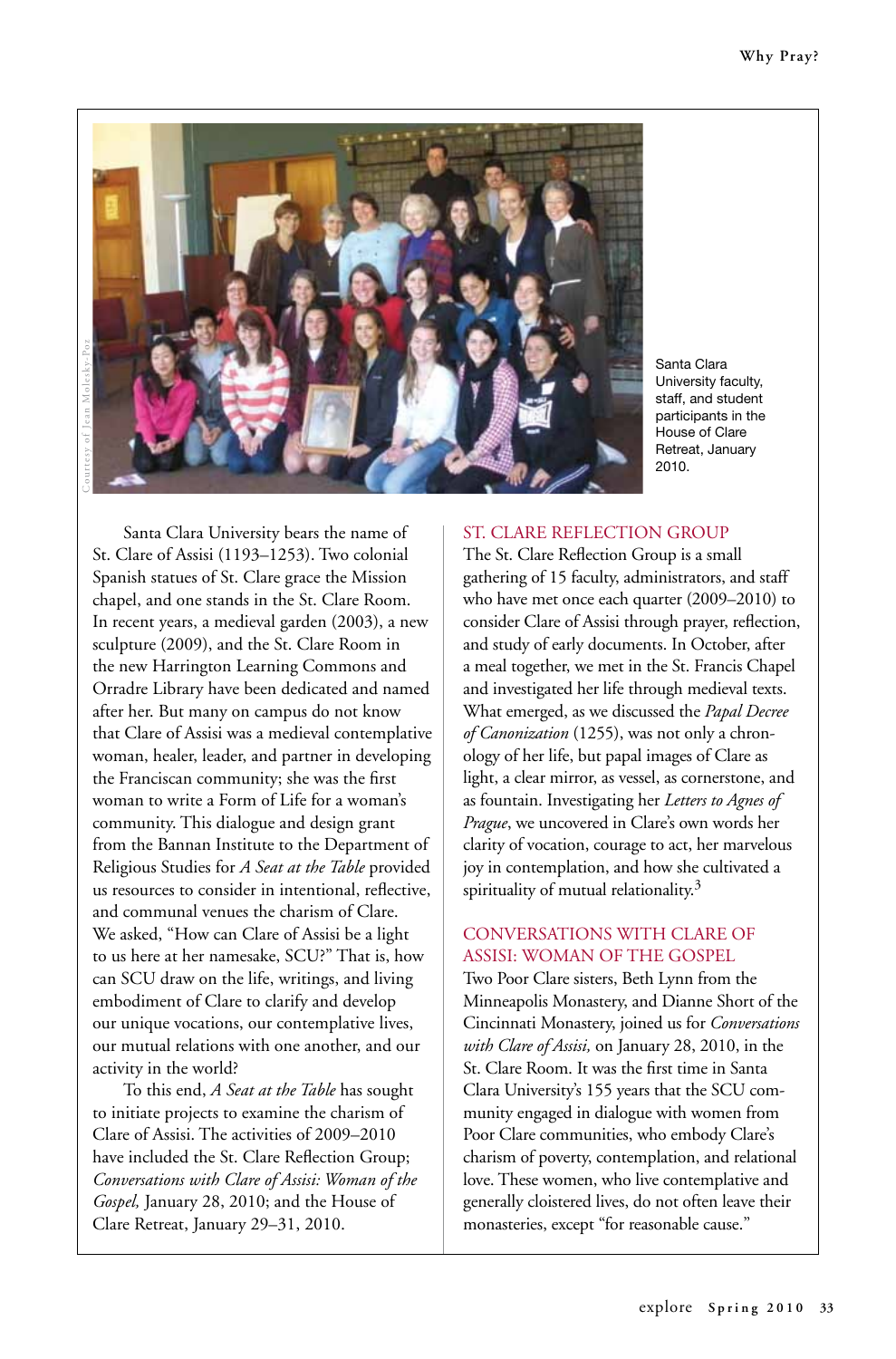*This medieval woman who "had cast the anchor of her soul in God" offers us living gifts to cherish our vocations, claim our contemplative dimension, and be mirrors to one another in shared love and spontaneous joy.*

After an invitation these women and their sisters discerned that the students, staff, and faculty of Santa Clara University, which bears Clare's name, were a "reasonable cause." This spontaneous, fluid, and joyful conversation, facilitated by Andrea Carrera, Diana Bustos, and Lauren Glen, students from the upper-division religious studies course Clare of Assisi/Ignatius of Loyola, illuminated the importance of relational living. "Our mutual relations of love can give us the courage to act on our vocations," said Sr. Beth. Approximately 80 faculty, staff, and students participated in this conversation, entertaining questions such as, "Who or what is God?" "Can we have miracles of healing today?" and "Why is contemplative life important to us?" (The audio clip of this 70-minute conversation is available online at The House of Clare website http://webpages.scu.edu/ ftp/houseofclare/.)

### The House of Clare Retreat

To more carefully reflect and perceive how Clare's charism might be integrated into Santa Clara University, the St. Clare Reflection Group and 14 SCU students, facilitated by Keith Warner, OFM of the Religious Studies Department, and myself, traveled to the St. Francis Retreat Center in San Juan Bautista, January 29–31. Sisters Dianne Short and Beth Lynn, and Franciscan scholar Bill Short, OFM, led us into the House of Clare, using themes from *Letters to Agnes* to understand how following the footprints at San Damiano in community was a movement of circling Christ at the center. As lay women and men, we understood that this medieval woman who "had cast the anchor of her soul in God" offers us living gifts to cherish our vocations, claim our contemplative dimension, and be mirrors to one another in shared love and spontaneous joy.

At SCU the two charismata of Clare of Assisi and of Ignatius of Loyola intersect theologically

and energetically. Put in dialogue they could further clarify, render, and nurture qualities of our Santa Clara University community. Sister Dianne Short suggests that there is not a gap between the two of them, as some might think. "Both Clare and Ignatius share a very human and incarnational spirituality," she wrote. "They are both contemplatives, though they may have different nuances in how they live out their relationship to Jesus."4

 Beth Lynn further clarifies: "Clare is the woman of the hearth, the tender of the fire who is God in our midst. Ignatius is the lone Christ warrior who goes forth to spread mercy and goodness to God's people. These are not gender specific roles. Most of us will engage in both during our lifetimes."<sup>5</sup>

In 2012, the Franciscan family throughout the world celebrates the beginning of the community of "poor sisters which the blessed Francis founded" at the church of San Damiano. How might Santa Clara University consider and claim Clare's charism and light?

### **Endnotes**

- 1 Beth Lynn, O.S.C., "The Body and the Text: The Charismatic Community at San Damiano that Produced the Charismatic Text Known as *The Form of Life of the Poor Sisters*" (2009, n.p.). Cited from Richard P. McBrien, ed., *Catholicism,* revised and enlarged ed. (SF: HarperSanFrancisco, 1994), 366.
- 2 Sarah Esparza, "St. Clare's Little Plant: A Jesuit Institution, Santa Clara University" (student paper written for TESP 118, Clare of Assisi, Ignatius of Loyola, winter 2010, n.p.).
- 3 Regis J. Armstrong, O.F.M. Cap., ed. and tran., *Clare of Assisi: Early Documents,* rev. ed*.*, edited and translated by Regis J. Armstrong, O.F.M. Cap., ed. (New York: New City Press, 2006).
- 4 Dianne Short, O.S.C., to Irene Kearney, 23 February 23, 2010, e-mail.
- 5 Beth Lynn, O.S.C., to Irene Kearney, 19 February 19, 2010, e-mail.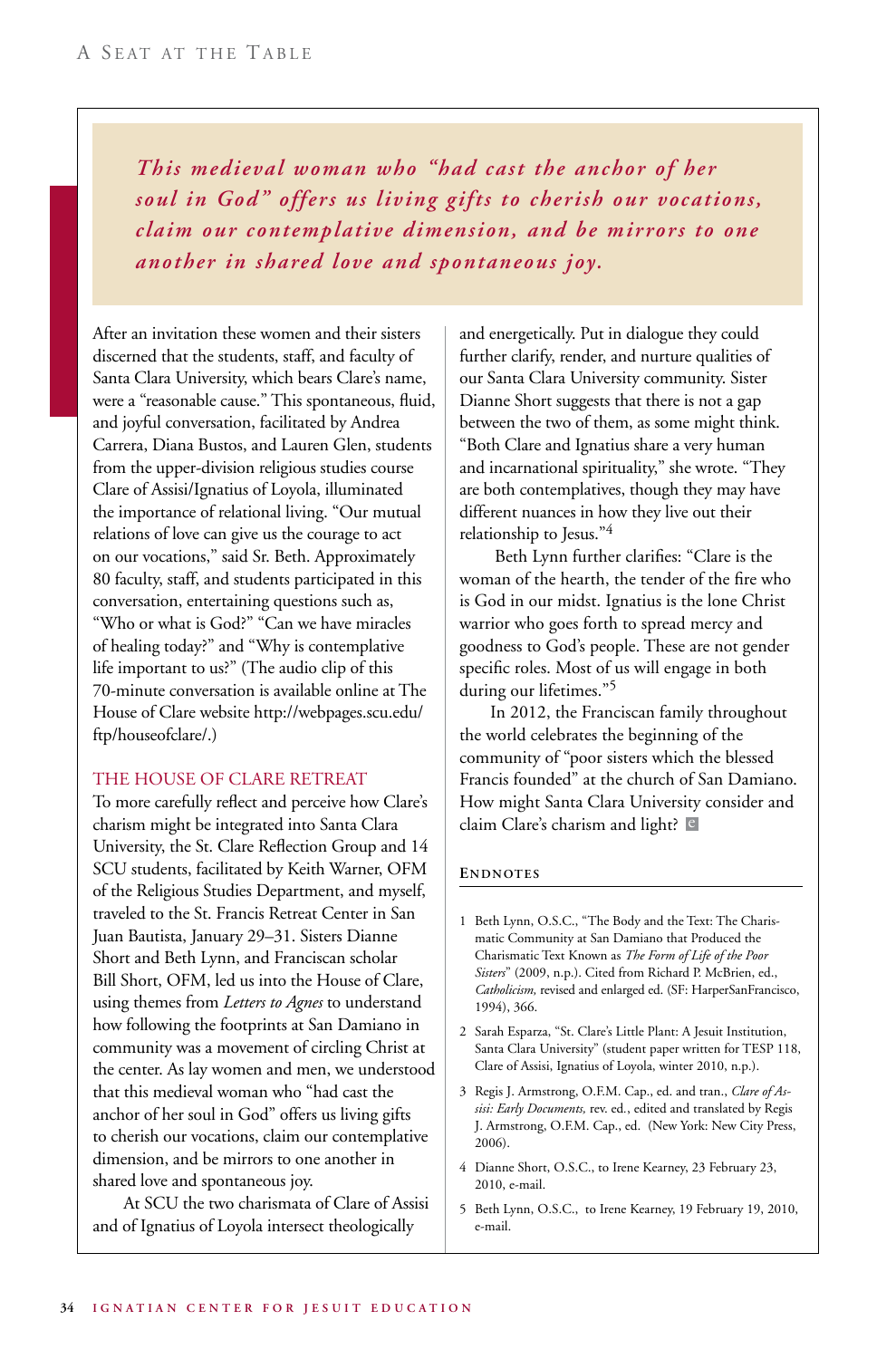

This chalice, made of burnished gold, rests in the place of honor when it's not in use high on the old oak cupboard in our modest dining room here in Montague. It's a modest thing, the cup, with a small cross in Chinese red, in the center of which there rests a more modest diamond, which once adorned the engagement ring which forty years ago I placed on my wife's fourth finger there among the unicorns sequestered in the Cloisters, and which look out to this day over the fabled Hudson toward New Jersey. This was the same ring her catty girlfriends used to say was oh so cute and so adorable, and which seemed to wince under a Long Island canapé light. And to tell the truth, I'd be the first to go along with them, though the ring cost me twelve back-breaking weeks of work hauling bales of hay and rank manure down at Baumann's Day Camp in Merrick the summer after college, when I was armed then with a degree in English and —except for her—nearly zero prospects for the future. A week before I left home to begin teaching in the inhospitable Chenango Valley, we drove down to Canal Street to a jeweler her father knew, where I bought the biggest diamond two hundred and forty bucks could buy.

Understand: I did what I could, and she, for her part, always made it seem as if it were enough, love filling the gap twelve twenties could not supply. And here's the thing: over the intervening years, as I learned to make a living, and that a good one, I used to joke about the ring, though it strikes me as I tell this that she never did. Twelve months later we got married, exchanging rings and vows, which I surely tested with the years. In time I saw our three sons elbow their way into the world, saw our oldest enter Loyola's Company and at last become a priest. And as the time for ordination loomed, amidst the awful scandals that broke his heart and ours, she took the little ring she had for so long treasured to a jeweler's somewhere down in Brooklyn, and had the baby diamond soldered to the center of the cross there on the cup, a sign of something good that held against the years, where now, when the late summer sun spreads like blood-red wine across our dining room, it makes the little diamond shine, until it says straight out whatever diamonds say in that language only light and diamonds know.

15 August 2002

**poem and photo by Paul Mariani, University Professor of English, Boston College**